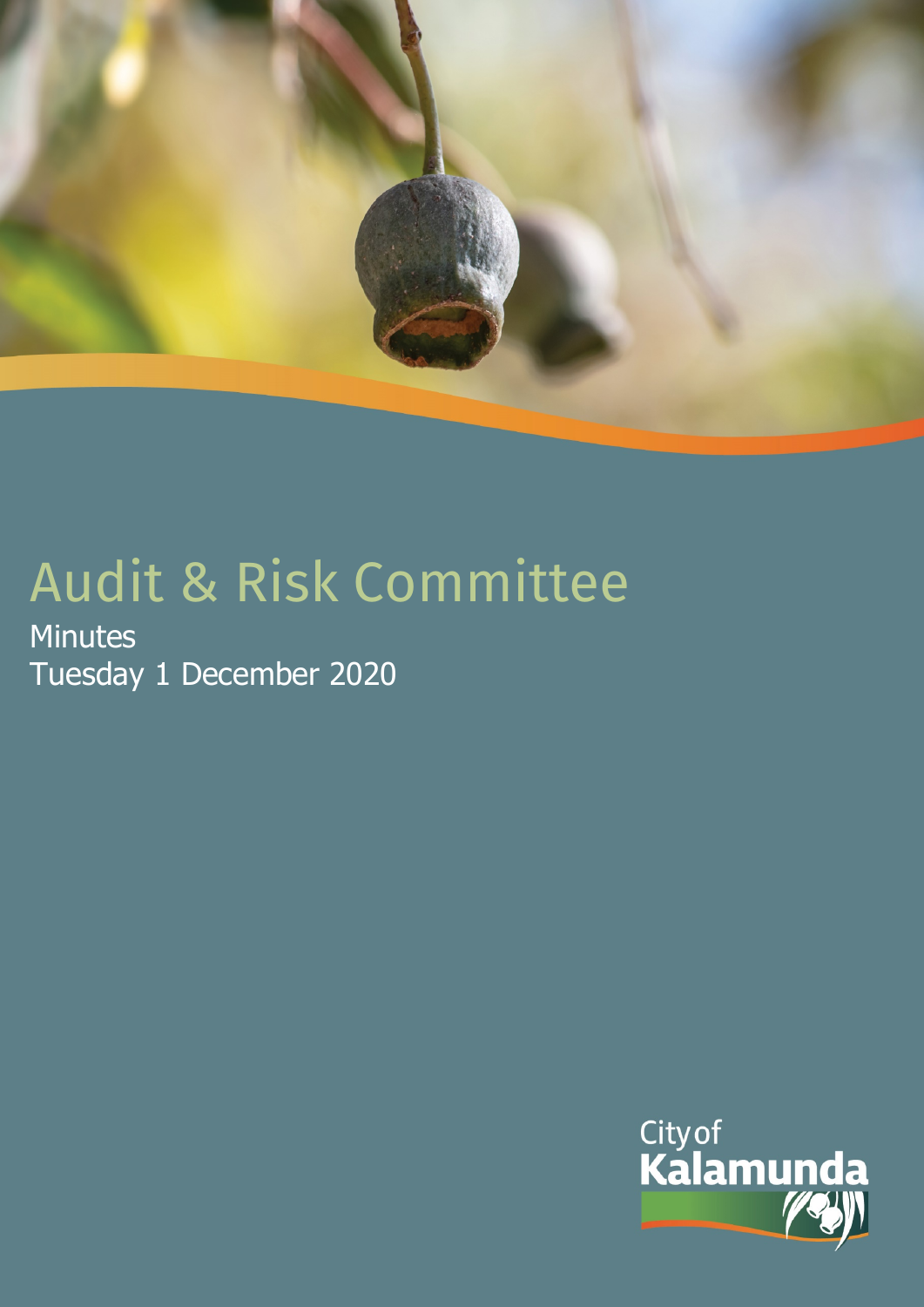# **INDEX**

| 1. |                                                                        |  |
|----|------------------------------------------------------------------------|--|
| 2. | Attendance, Apologies and Leave of Absence Previously Approved 3       |  |
| 3. |                                                                        |  |
| 4. |                                                                        |  |
| 5. |                                                                        |  |
| 6. |                                                                        |  |
| 7. |                                                                        |  |
| 8. |                                                                        |  |
| 9. |                                                                        |  |
|    |                                                                        |  |
|    |                                                                        |  |
|    |                                                                        |  |
|    |                                                                        |  |
|    |                                                                        |  |
|    |                                                                        |  |
|    |                                                                        |  |
|    |                                                                        |  |
|    | 13. Urgent Business Approved by the Presiding Member or by Decision 30 |  |
|    |                                                                        |  |
|    |                                                                        |  |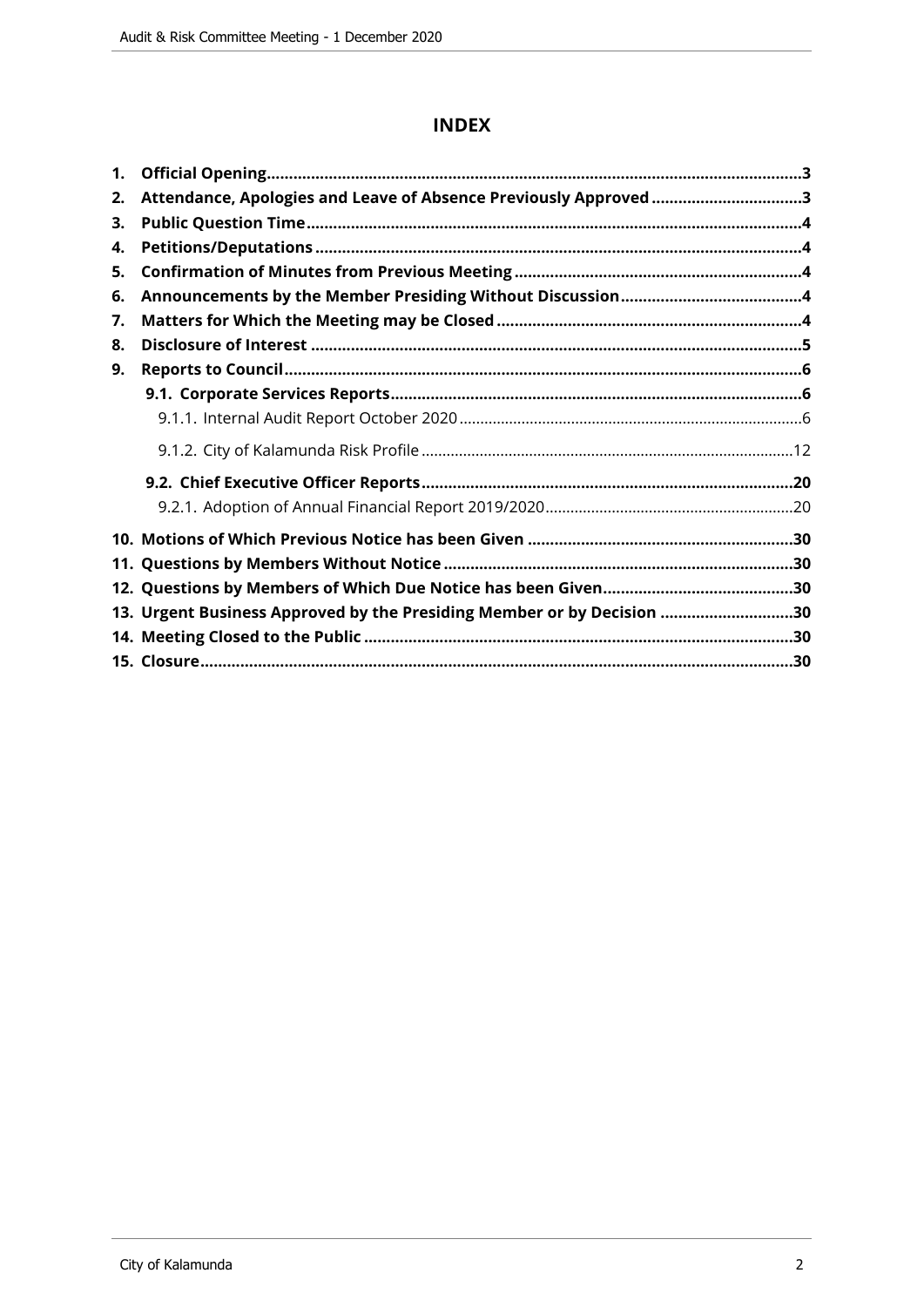#### <span id="page-2-0"></span>**1. Official Opening**

The Presiding Member opened the meeting at 6:30pm and welcomed Councillors, Staff and Members of the Public Gallery. The Presiding Member also acknowledged the Traditional Owners of the land on which we meet the Whadjuk Noongar people.

#### <span id="page-2-1"></span>**2. Attendance, Apologies and Leave of Absence Previously Approved**

#### **Councillors**

**South East Ward** 

John Giardina Janelle Sewell Geoff Stallard

#### **South West Ward**

Lesley Boyd Mary Cannon Brooke O'Donnell (Presiding Member)

**North West Ward**

Sue Bilich Lisa Cooper Dylan O'Connor

# **North Ward**

Cameron Blair Kathy Ritchie Margaret Thomas JP (Mayor)

#### **Members of Staff**

#### **Chief Executive Officer**

Rhonda Hardy **Executive Team**

Gary Ticehurst - Director Corporate Services Brett Jackson - Director Asset Services James Wickens – Acting Director Development Services **Management Team**

Alida Ferriera - Manager Financial Services

#### **Administration Support**

Darrell Forrest - Governance Advisor Cam Jones - IT Coordination Donna McPherson - Executive Assistant to the CEO

#### **Guests**

Suraj Karki - Office of the Auditor General Patrick Arulsingham - Office of the Auditor General Andrew Zavitsanos - Crowe Australasia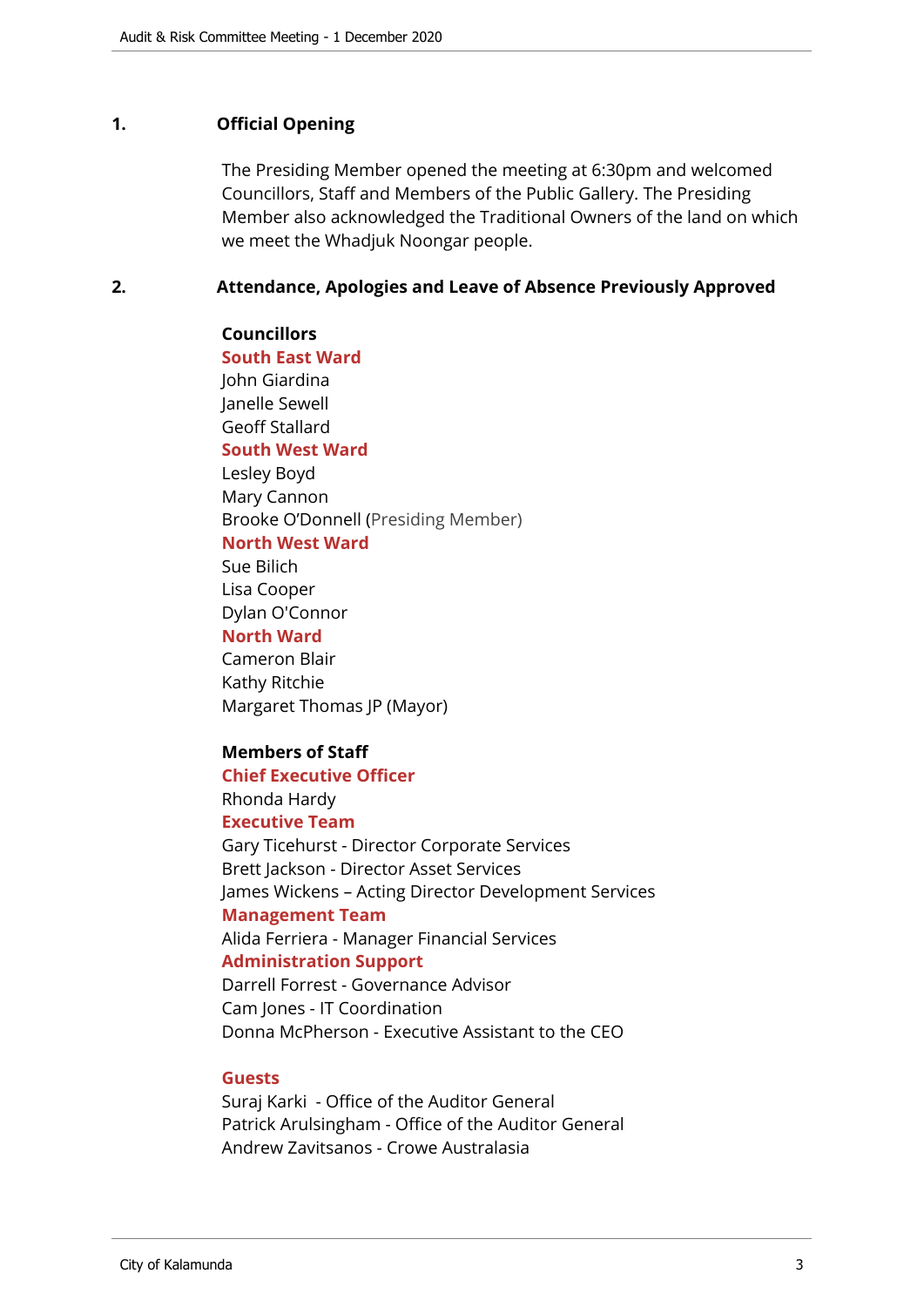## **Members of the Public** Nil.

**Members of the Press** Nil.

# **Apologies**

Peter Varelis –Director Development Services

# **Leave of Absence Previously Approved** Nil.

## <span id="page-3-0"></span>**3. Public Question Time**

*A period of not less than 15 minutes is provided to allow questions from the gallery on matters relating to the functions of Council. For the purposes of Minuting, these questions and answers will be summarised.*

3.1 Nil.

# <span id="page-3-1"></span>**4. Petitions/Deputations**

4.1 Nil.

## <span id="page-3-2"></span>**5. Confirmation of Minutes from Previous Meeting**

- 5.1 That the Minutes of the Audit & Risk Committee Meeting held on the 21 July 2020, as published and circulated, are confirmed as a true and accurate record of the proceedings.
	- Moved: **Cr Margaret Thomas**
	- Seconded: **Cr Geoff Stallard**
	- Vote: **CARRIED UNANIMOUSLY (12/0)**
- <span id="page-3-3"></span>**6. Announcements by the Member Presiding Without Discussion**
- 6.1 Nil.

# <span id="page-3-4"></span>**7. Matters for Which the Meeting may be Closed**

7.1 Item 9.3.1 - Internal Audit Report October 2020 - CONFIDENTIAL ATTACHMENT 1. Final Report – Management of Consumer Food Safety. Reason for Confidentiality: *Local Government Act 1995 (WA) Section 5.23 (2) (f) – "a matter that if disclosed, could be reasonably expected to – (i) impair the effectiveness of any lawful method or procedure for preventing, detecting, investigating or dealing with any contravention or possible contravention of the law; (ii) endanger the security of the local government's property; or (iii)*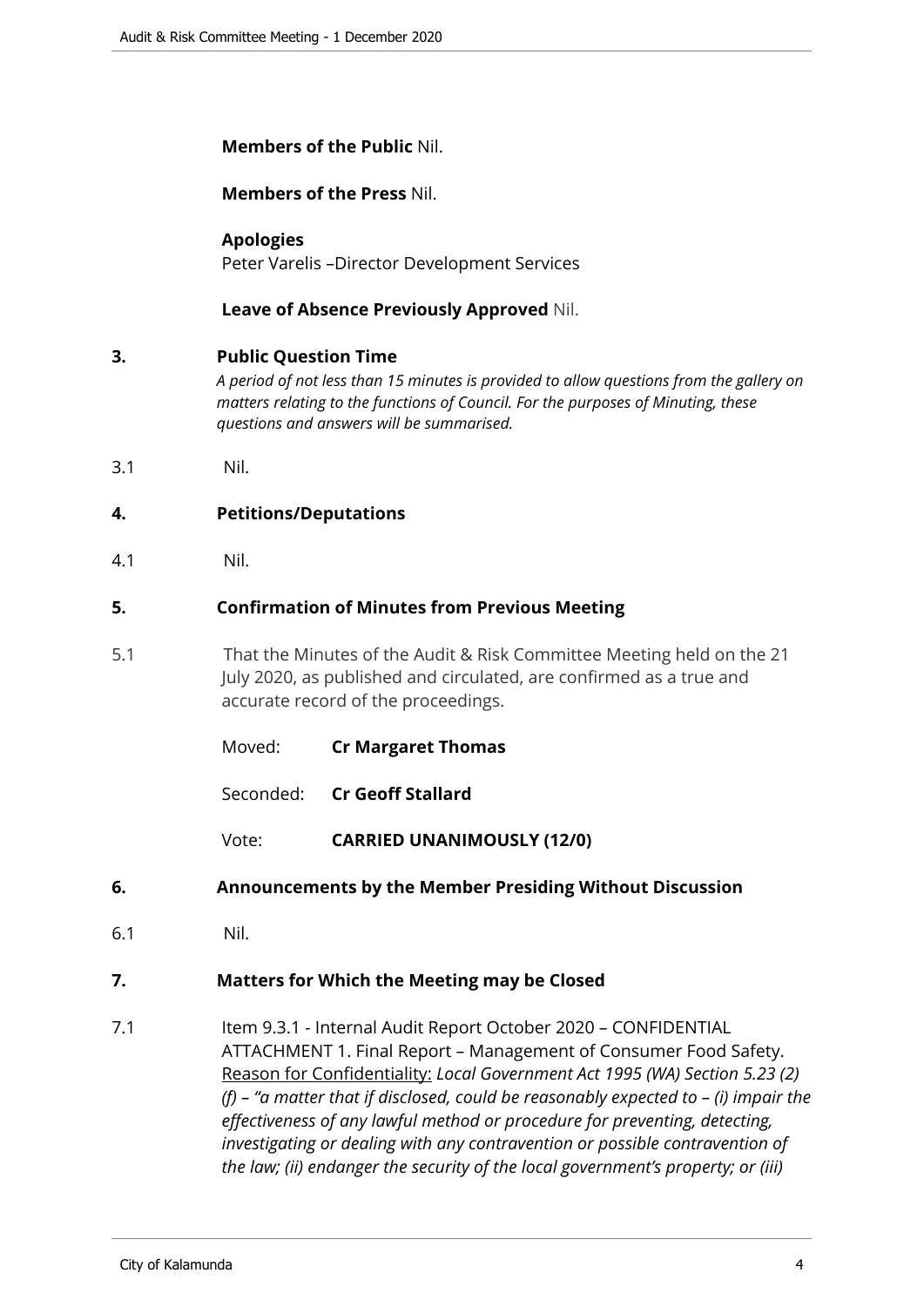*prejudice the maintenance or enforcement of a lawful measure for protecting public safety".*

# <span id="page-4-0"></span>**8. Disclosure of Interest**

#### **8.1. Disclosure of Financial and Proximity Interests**

- a. Members must disclose the nature of their interest in matter to be discussed at the meeting. (Section 5.56 of the *Local Government Act 1995*.)
- b. Employees must disclose the nature of their interest in reports or advice when giving the report or advice to the meeting. (Section 5.70 of the *Local Government Act 1995*.)
- 8.1.1 Nil.

#### **8.2. Disclosure of Interest Affecting Impartiality**

- a. Members and staff must disclose their interest in matters to be discussed at the meeting in respect of which the member or employee had given or will give advice.
- 8.2.1 Nil.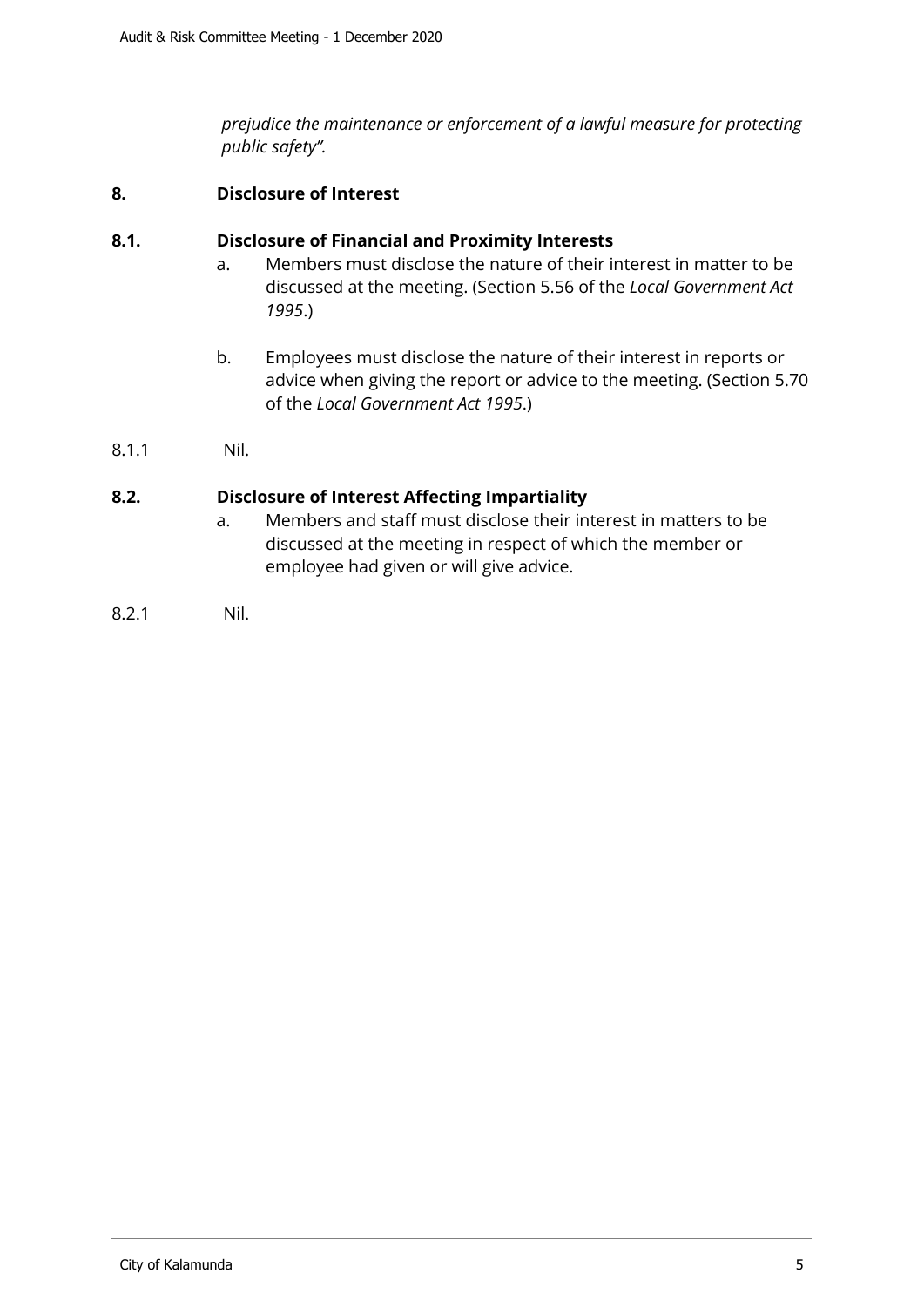# <span id="page-5-0"></span>**9. Reports to Council**

#### <span id="page-5-1"></span>**9.1. Corporate Services Reports**

# <span id="page-5-2"></span>**9.1.1. Internal Audit Report October 2020**

#### *Declaration of financial / conflict of interests to be recorded prior to dealing with each item.*

The Presiding Member welcomed Mr Andrew Zavitsanos from Crowe Australasia to the meeting (via virtual medium). Mr Zavitsanos presented the findings of the internal audit to the meeting.

Councillors sought calcification on several issues raised within the report. Mr Zavitsanos provided clarification.

The Presiding Member thanked Mr Zavitsanos and Crowe Australasia for the report provided.

| Previous<br>Items                                                           |                                                                                                                                                                                                                                                                                                                                                                                                                                                                                                                           |
|-----------------------------------------------------------------------------|---------------------------------------------------------------------------------------------------------------------------------------------------------------------------------------------------------------------------------------------------------------------------------------------------------------------------------------------------------------------------------------------------------------------------------------------------------------------------------------------------------------------------|
| Directorate<br><b>Business Unit</b><br>File Reference<br>Applicant<br>Owner | Corporate Services<br>Corporate Services                                                                                                                                                                                                                                                                                                                                                                                                                                                                                  |
| Attachments                                                                 | Nil                                                                                                                                                                                                                                                                                                                                                                                                                                                                                                                       |
| Confidential<br>Attachments                                                 | Management of Consumer Food Safety Audit Report<br>1.                                                                                                                                                                                                                                                                                                                                                                                                                                                                     |
|                                                                             | Reason for Confidentiality: Local Government Act 1995 (WA)<br>Section 5.23 (2) (f) - "a matter that if disclosed, could be<br>reasonably expected to - (i) impair the effectiveness of any lawful<br>method or procedure for preventing, detecting, investigating or<br>dealing with any contravention or possible contravention of the<br>law; (ii) endanger the security of the local government's property;<br>or (iii) prejudice the maintenance or enforcement of a lawful<br>measure for protecting public safety". |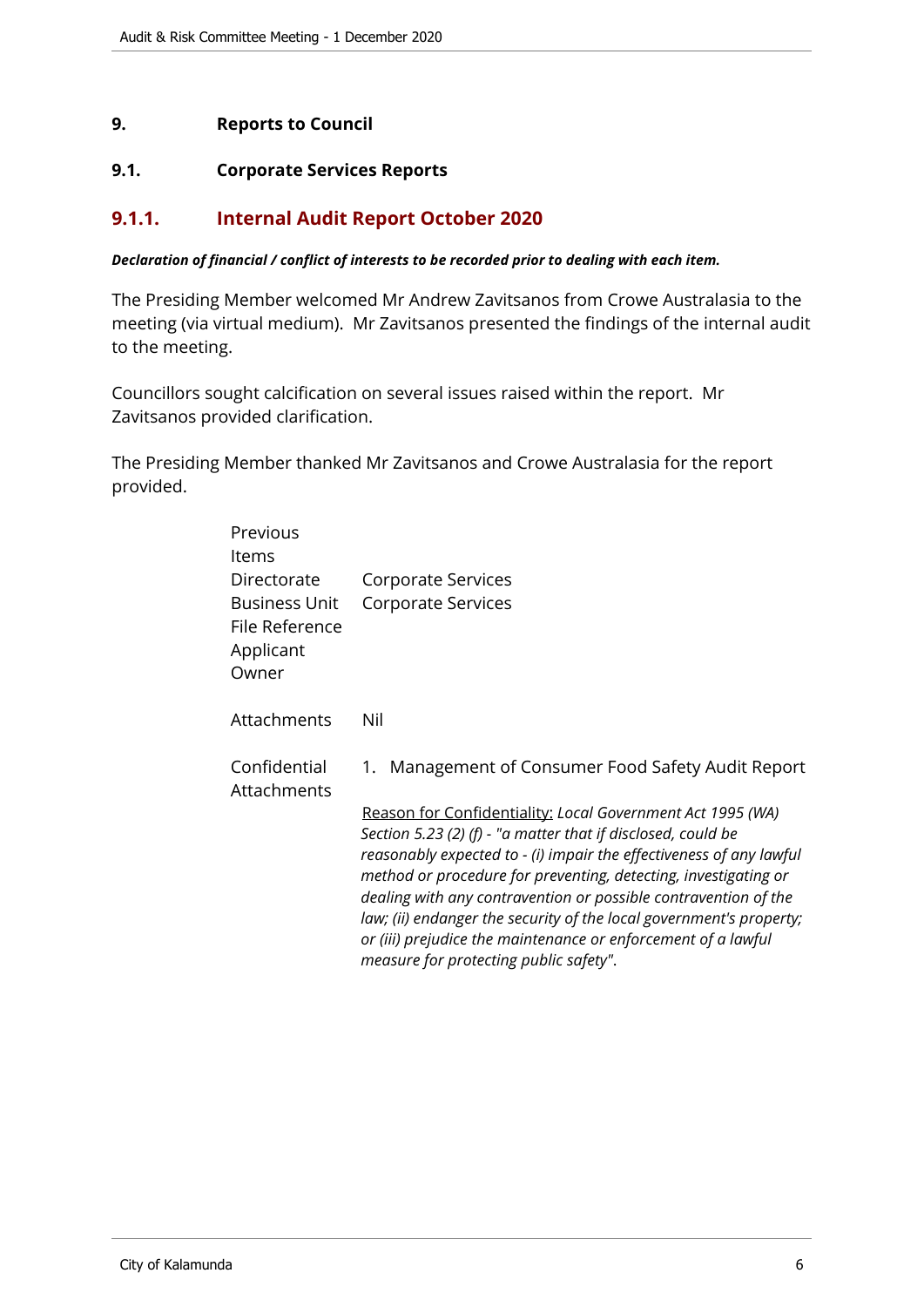# **TYPE OF REPORT**

| $\Box$ | Advocacy    | When Council is advocating on behalf of the community to<br>another level of government/body/agency                                                                                                                                                                                                                                                                                                                                 |
|--------|-------------|-------------------------------------------------------------------------------------------------------------------------------------------------------------------------------------------------------------------------------------------------------------------------------------------------------------------------------------------------------------------------------------------------------------------------------------|
| $\Box$ | Executive   | When Council is undertaking its substantive role of direction<br>setting and oversight (eg accepting tenders, adopting plans<br>and budgets                                                                                                                                                                                                                                                                                         |
| $\Box$ | Information | For Council to note                                                                                                                                                                                                                                                                                                                                                                                                                 |
| П      | Legislative | Includes adopting Local Laws, Town Planning Schemes and<br>Policies. When Council determines a matter that directly<br>impacts a person's rights and interests where the principles of<br>natural justice apply. Examples include town planning<br>applications, building licences, other permits or licences<br>issued under other Legislation or matters that could be<br>subject to appeal to the State Administrative Tribunal. |

#### **STRATEGIC PLANNING ALIGNMENT**

*Kalamunda Advancing Strategic Community Plan to 2027*

#### **Priority 4: Kalamunda Leads**

**Objective 4.1** - To provide leadership through transparent governance. *Strategy 4.1.1* - Provide good governance.

#### **EXECUTIVE SUMMARY**

- 1. The purpose of this report is to provide Council with details of the Internal Audit Review conducted during the past quarter
- 2. The Internal Audit was completed in accordance with the provisions of the *Local Government Act 1995,* associated regulations, *Australian Accounting Standards.* The Internal Audit has identified a number of improvement opportunities which the City of Kalamunda (the City) is committed to implementing.
- 3. It is recommended that Council RECEIVE The details of Internal Audit Review conducted during the last quarter.

#### **BACKGROUND**

4. The Internal Audit program is delivered in line with the City's three-year Strategic Internal Audit Plan (the Plan) which contains a mix of compliance, financial, and performance / operational audits.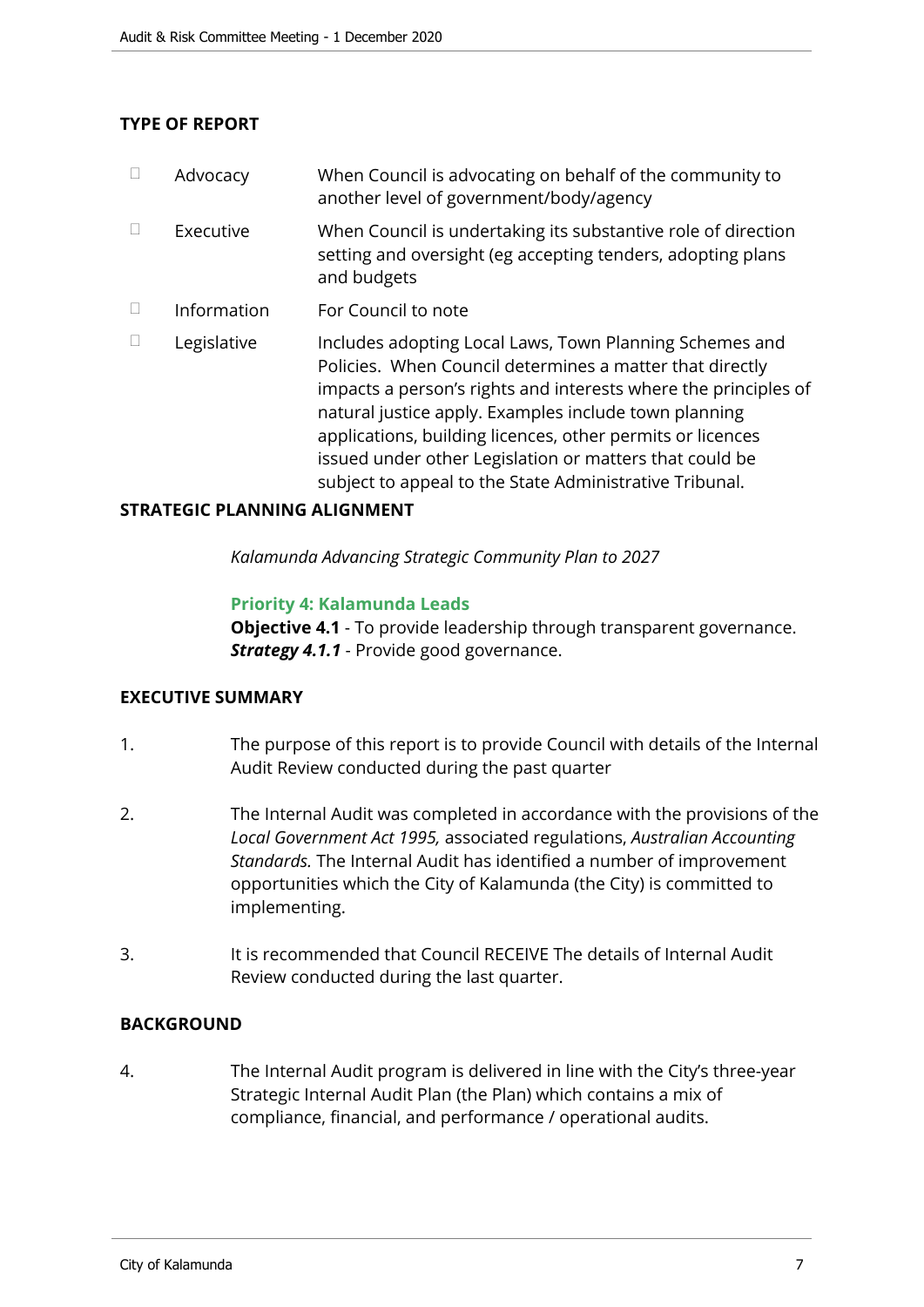Since the commencement of this plan 28 engagements from the internal audit plan were completed through the City's appointed internal auditor Crowe Pty Ltd (formerly Crowe Howarth) Other work undertaken by Crowe Pty Ltd ('Crowe') included:

- a. the setting of the strategic internal audit plan;
- b. attendance and presentation of internal audit reports to the Audit & Risk Committee; and
- c. client liaison and engagement.
- 5. Internal Audit is a core element of the City's risk management and governance framework. The relationship between Internal Audit and the City can be summarised using the "Three Lines of Defence model illustrated below



- 6. Broadly, Internal Audit reviews are focused on:
	- a. Compliance Audits: Focused primarily on the entity's (or their suppliers') compliance with legislation, regulations, directions, policies, plans, and procedures.
	- b. Financial Audits: Focused primarily on practices and activities relating to the accounting and reporting of financial transactions including budget commitments, approvals, and the receipt and disbursement of funds, as well as the reliability and integrity of financial information and the safeguarding of the assets.
	- c. Performance (Operational) Audits: Focused primarily on an audit of all or a part of an entity's activities to assess the economy, efficiency and effectiveness and focuses on:
		- i. the adequacy of an internal control structure or specific internal controls to ensure due regard for economy and effectiveness;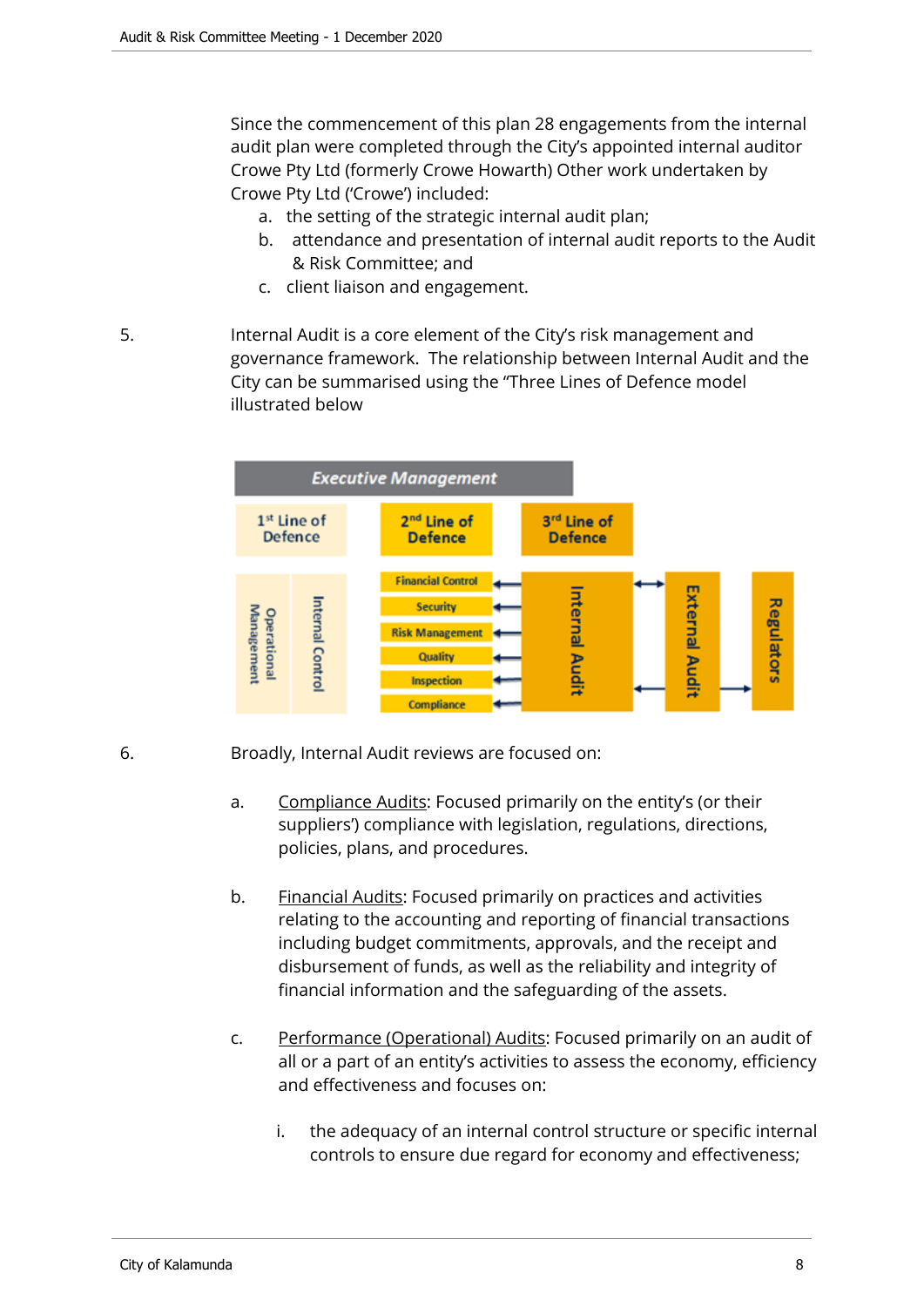- ii. the extent to which resources have been managed economically and efficiently; and
- iii. the extent to which activities have been effective in achieving organisational objectives.

# **DETAILS AND ANALYSIS**

- 7. The Internal Audit Reviews undertaken during the past quarter have been focused on:
	- a) Management of Consumer Food Safety

# 8. **Management of Consumer Food Safety Internal Audit**

The objective of the review was to assess the adequacy of processes, systems and controls in place to effectively regulate consumer food safety in local food businesses.

The scope of the review included the following:

- a. Food safety policies and procedures;
- b. Food business registrations and inspections, including practices to manage compliance with the *Food Act 2008*, *Food Regulations 2009* and ANZ Standards;
- c. Food business inspection processes, including inspection cycles;
- d. Management and investigation of customer complaints, including incident reporting, follow up and enforcement processes;
- e. Segregation of duties of Environmental Health Officers (EHOs); and
- f. Training and education to food businesses and EHOs.
- 9. The results of the Management of Consumer Food Safety Audit are detailed in Confidential Attachment 1.
- 10. The City monitors the status of audit recommendations arising from each Internal Audit Review. Recommendations are monitored to ensure that they are managed and implemented in a timely fashion.

#### **APPLICABLE LAW**

11. *Local Government Act 1995 Local Government (Financial Management) Regulations 1996 Local Government (Functions and General) Regulations 1996 Food Act 2008*, *Food Regulations 2009* and ANZ Standards;

#### **APPLICABLE POLICY**

12. Nil.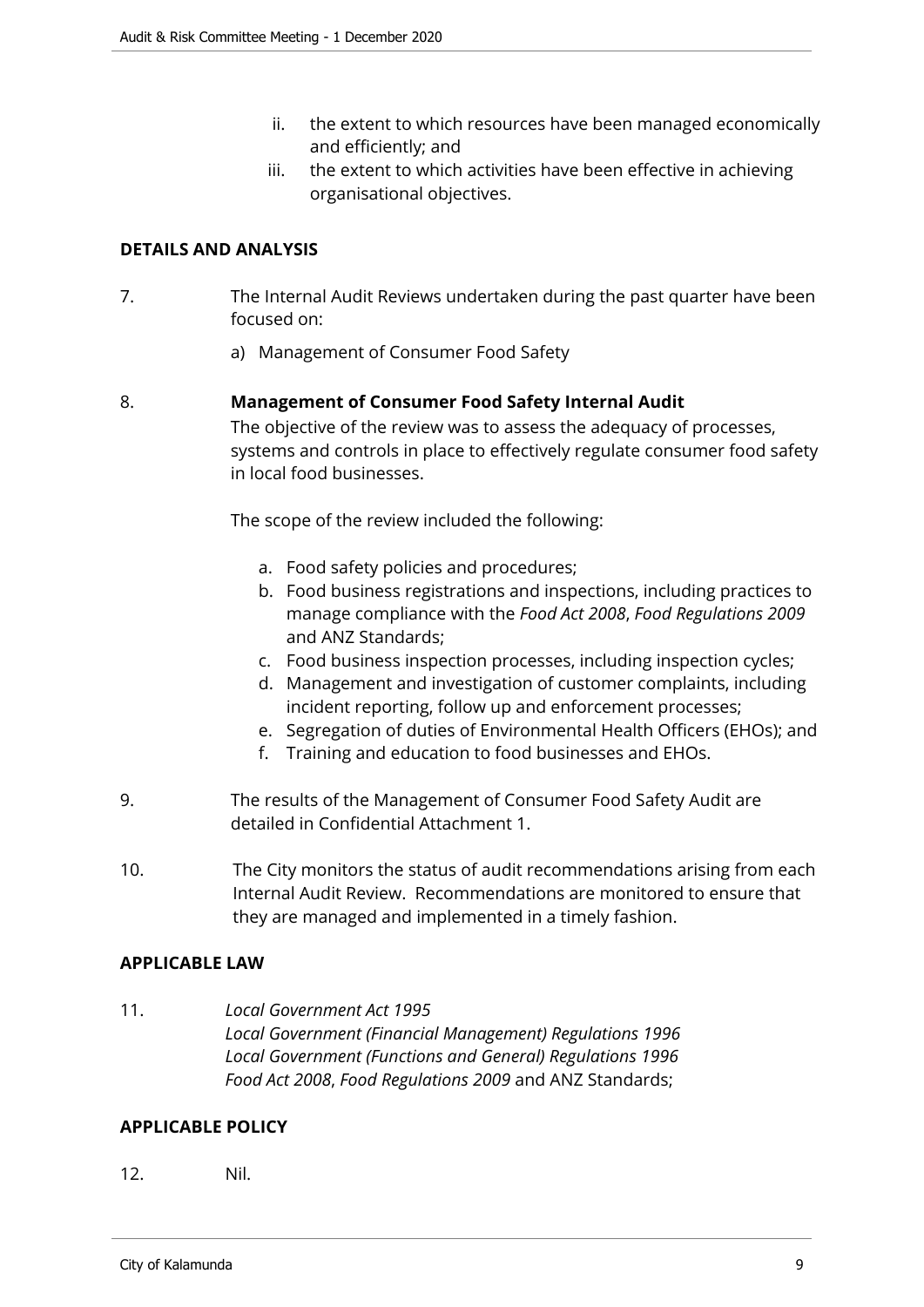# **STAKEHOLDER ENGAGEMENT**

13. Internal Audit findings were discussed with relevant business unit managers and have been reviewed by the City's Executive Management Team.

# **FINANCIAL CONSIDERATIONS**

14. The cost of the Internal Audit program is provisioned within the City's annual budget. Further, monitoring and review of internal controls within the Internal Audit program will reduce the risk and likely exposure of potential loss to the City.

#### **SUSTAINABILITY**

#### **Social Implications**

15. Nil.

#### **Economic Implications**

16. Nil.

#### **Environmental Implications**

17. Nil.

#### **RISK MANAGEMENT**

18. **Risk**: Internal Audit fails to identify material non-compliance or control deficiencies. **Consequence Likelihood Rating** Moderate | Unlikely | Low

> **Action/Strategy** Internal Audit Plan developed and reviewed annually. Internal Audit working papers reviewed by External Auditors. Key controls are evaluated for the identified processes.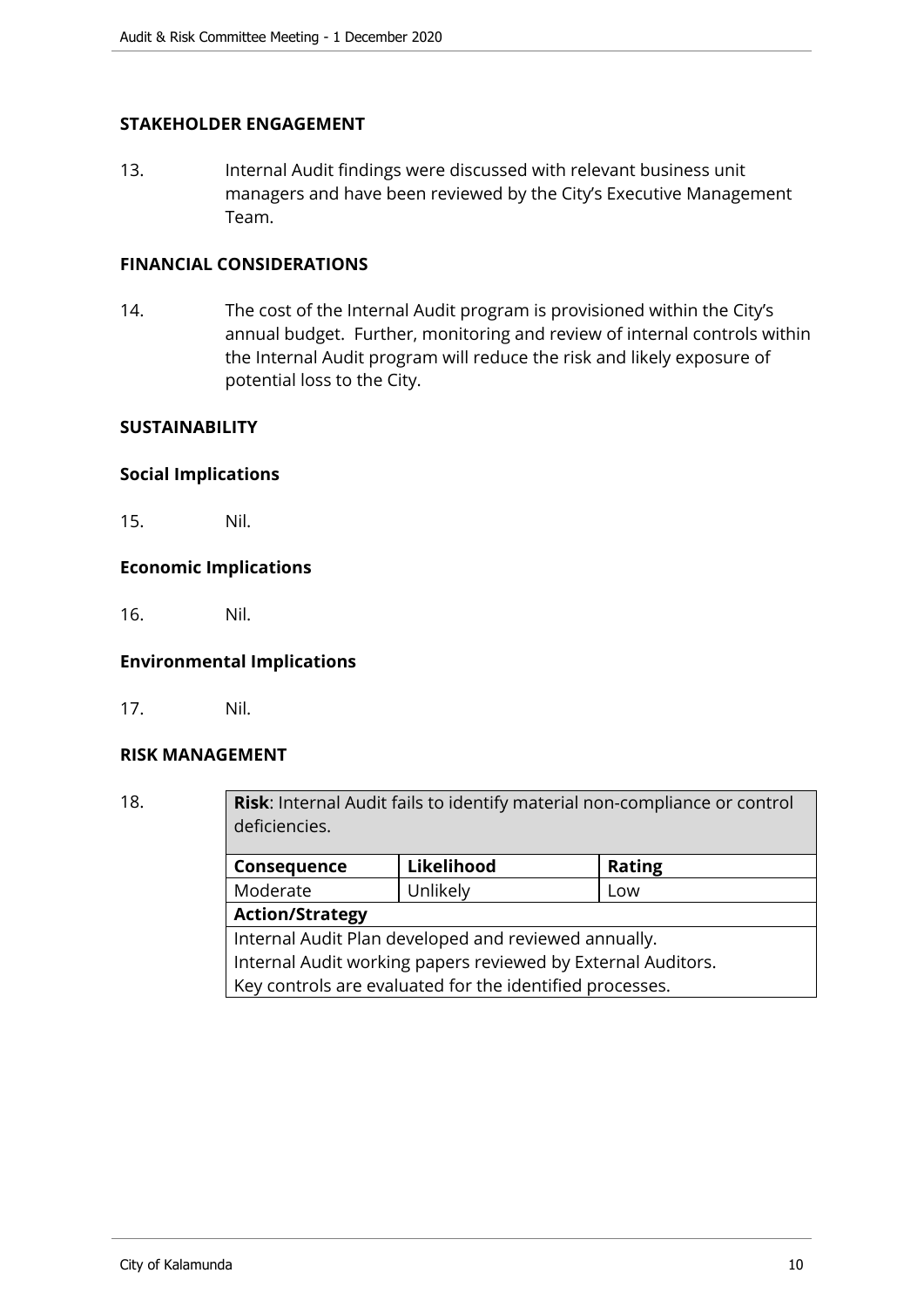# 19. **Risk**: Audit recommendations are not implemented in a timely fashion.

| Consequence                                          | Likelihood | <b>Rating</b> |  |  |
|------------------------------------------------------|------------|---------------|--|--|
| Moderate                                             | Unlikely   | Low           |  |  |
| <b>Action/Strategy</b>                               |            |               |  |  |
| Internal Audit Plan developed and reviewed annually. |            |               |  |  |
| Monitoring and review of the implementation of audit |            |               |  |  |
| recommendations.                                     |            |               |  |  |
|                                                      |            |               |  |  |

# **CONCLUSION**

20. The City monitors the status of Internal Audit recommendations arising from each Internal Audit Review (Confidential Attachment 3). Recommendations are monitored and the majority of recommendations are either complete or in progress.

# **Voting Requirements: Simple Majority**

## **COMMITTEE RECOMMENDATION TO COUNCIL**

That Council RECEIVE the details of the Internal Audit Review conducted during the past quarter (Attachment 1).

- Moved: **Cr Dylan O'Connor**
- Seconded: **Cr John Giardina**

Vote: **CARRIED UNANIMOUSLY (12/0)**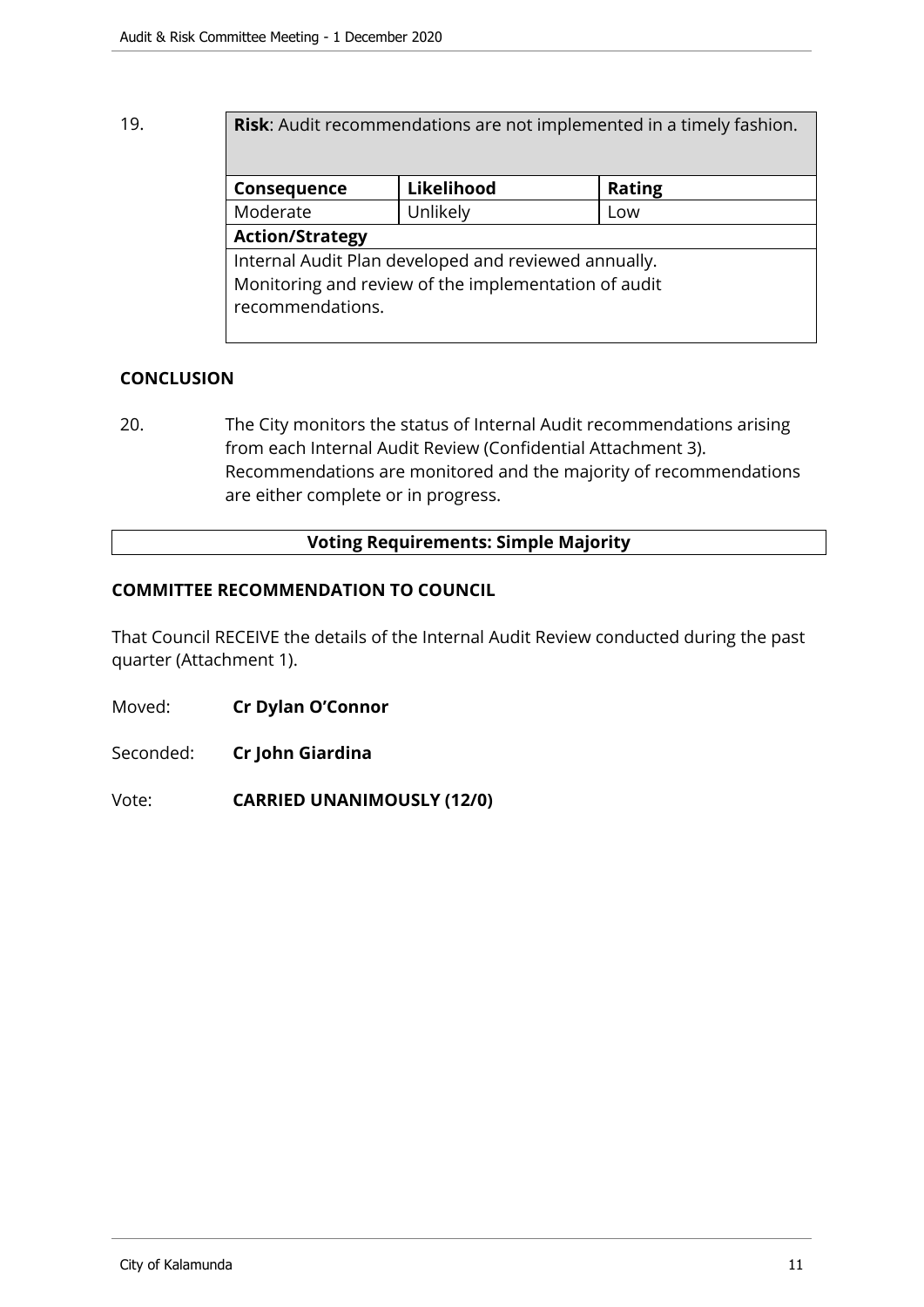# <span id="page-11-0"></span>**9.1.2. City of Kalamunda Risk Profile**

#### *Declaration of financial / conflict of interests to be recorded prior to dealing with each item.*

Councillors sought clarification on matters within the report. The Director Corporate Services provided clarification and responses to the queries raised.

|        | Previous<br>Items<br>Directorate<br><b>Business Unit</b><br>File Reference<br>Applicant<br>Owner | N/A<br>N/A<br>N/A    | OCM 46/2018, OCM 155/2018, OCM 219/2018; OCM<br>204/2019<br>Corporate Services<br><b>Corporate Services</b>                                                                                                                                                                                                                                                                                                                        |
|--------|--------------------------------------------------------------------------------------------------|----------------------|------------------------------------------------------------------------------------------------------------------------------------------------------------------------------------------------------------------------------------------------------------------------------------------------------------------------------------------------------------------------------------------------------------------------------------|
|        | Attachments<br><b>YPE OF REPORT</b>                                                              | 1.<br>2.<br>3.<br>4. | Risk Profile [9.1.2.1 - 1 page]<br>Strategic Risk Register [9.1.2.2 - 4 pages]<br>City of Kalamunda - Risk Appetite Statement [9.1.2.3<br>- 4 pages]<br>Integrated Risk Management Plan [9.1.2.4 - 25<br>pages]                                                                                                                                                                                                                    |
| $\Box$ | Advocacy                                                                                         |                      | When Council is advocating on behalf of the community to<br>another level of government/body/agency                                                                                                                                                                                                                                                                                                                                |
| $\Box$ | Executive                                                                                        | and budgets          | When Council is undertaking its substantive role of direction<br>setting and oversight (eg accepting tenders, adopting plans                                                                                                                                                                                                                                                                                                       |
| $\Box$ | Information                                                                                      |                      | For Council to note                                                                                                                                                                                                                                                                                                                                                                                                                |
| $\Box$ | Legislative                                                                                      |                      | Includes adopting Local Laws, Town Planning Schemes and<br>Policies. When Council determines a matter that directly<br>impacts a person's rights and interests where the principles of<br>natural justice apply. Examples include town planning<br>applications, building licences, other permits or licences<br>issued under other Legislation or matters that could be<br>subject to appeal to the State Administrative Tribunal |

#### **STRATEGIC PLANNING ALIGNMENT**

*Kalamunda Advancing Strategic Community Plan to 2027*

#### **Priority 4: Kalamunda Leads**

**Objective 4.1** - To provide leadership through transparent governance. *Strategy 4.1.1* - Provide good governance.

**TYPE**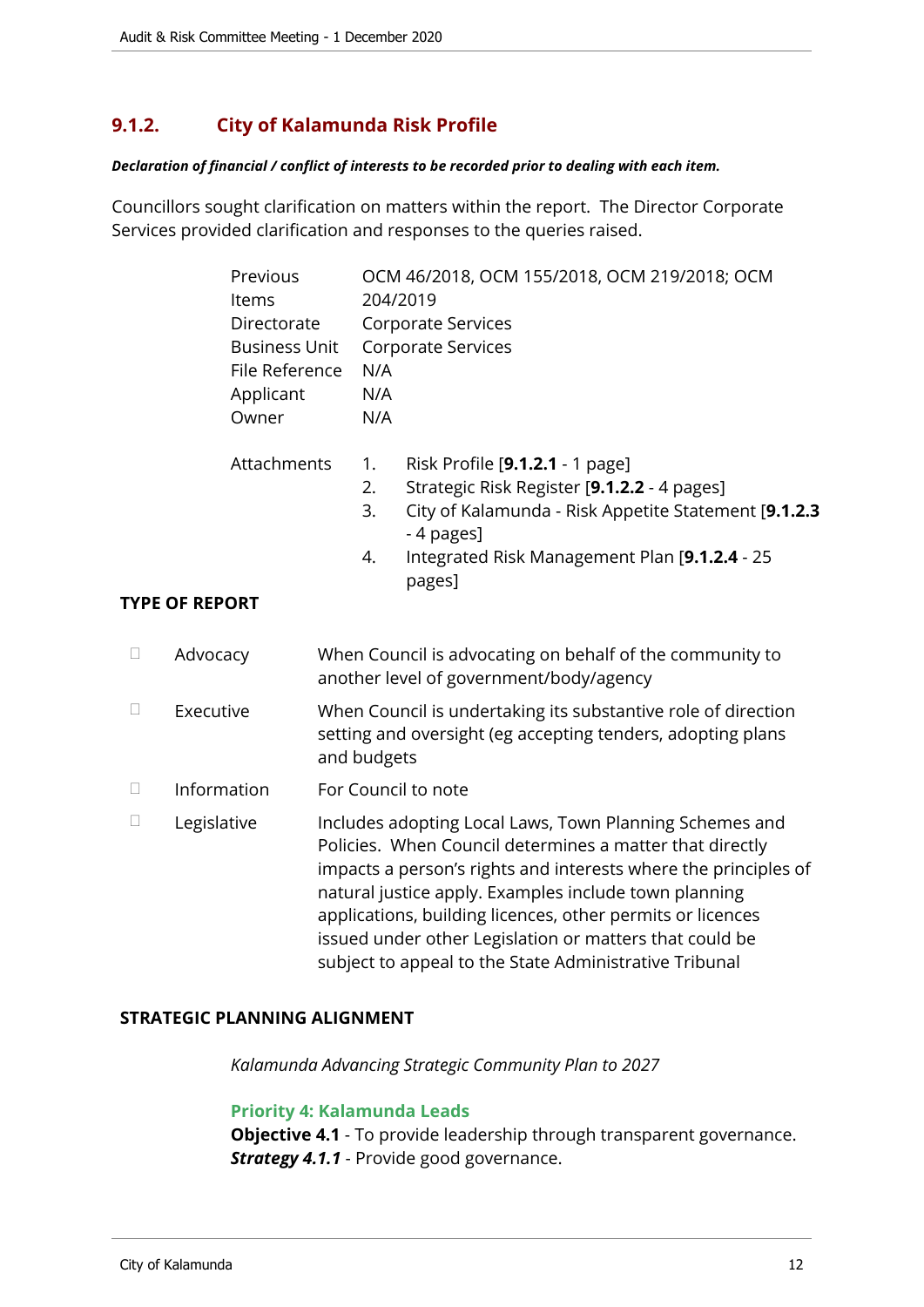# **EXECUTIVE SUMMARY**

- 1. The purpose of this report is to:
	- a) provide Council with an update of the City of Kalamunda's (City) Risk Profile consisting of the top fourteen reported risks at 30 June 2020 (Attachment 1); and
	- b) seek Council endorsement of the City's updated Integrated Risk Management Plan (Attachment 4).
- 2. The City's Risk Profile has been prepared in accordance with the adopted Integrated Risk Management Plan (Plan). The Risk Profile outlines the top 14 ranked risks facing the organisation.
- 3. The Risk Profile and Strategic Risk Register is reviewed quarterly and updated by the City's administration and is submitted for Council endorsement at Audit and Risk Committee Meetings.
- 4. It is recommended that the Committee advise Council to:
	- a) endorse the Risk Profile (Attachment 1).
	- b) notes the Strategic Risk Register (Attachment 2).
	- c) notes the Risk Appetite Statement (Attachment 3).
	- d) adopts the updated Integrated Risk Management Plan (Attachment 4)

# **BACKGROUND**

- 5. Risk management is a core component of corporate governance and an integral part of contemporary management practices. Risk management refers to the coordination of activities that direct and control the organisation with regard to risk. It is acknowledged risk management involves both the management of potentially adverse impacts together with the realisation of opportunities.
- 6. The management of risk is focused on:
	- a) maintaining high levels of integrity for services provided by the City;
	- b) protecting the City's physical, and non-physical assets including employees, elected members, financial and property;
	- c) achieving and maintaining legislative and regulatory compliance, including codes of conduct and professional standards;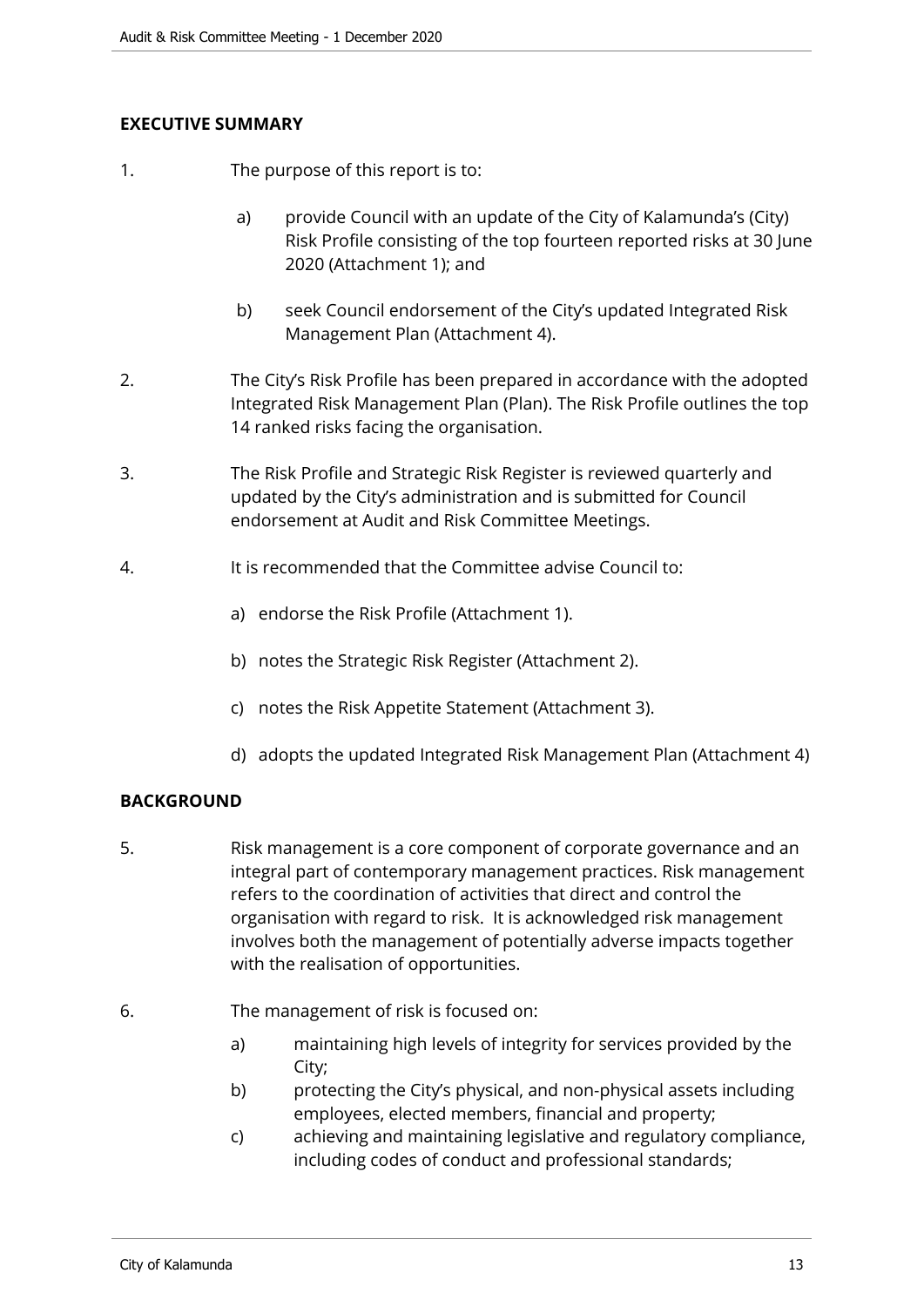- d) creating an environment where all employees assume responsibility for the proactive management of risk; and
- e) demonstrating transparent and responsible risk management processes aligned to accepted best practice so as to address uncertainty and to deliver continuous improvement.
- 7. The Risk Profile has been adopted in accordance with the Integrated Risk Management Plan and is structured around *AS/NZS/ISO 31000:2018* and the requirements under the *Local Government (Audit) Regulations 1996.*
- 8. The Risk Profile captures those risks that are likely to:
	- a) adversely impact the City's capacity to deliver current and future services;
	- b) have an organisational wide focus or impact;
	- c) have a significant adverse financial impact; and
	- d) result in significant reputational or political damage.

# **DETAILS AND ANALYSIS**

9. The purpose of risk management is the creation and protection of value. It improves performance, encourages innovation and supports the achievement of objectives. The following principles contained within (AS/NZS ISO 31000:2018) provide guidance on the characteristics of effective and efficient risk management and are the foundation for managing risk.

These principles are:-

- a) Integrated Risk Management is an integral part of all organisational activities.
- b) Structured and comprehensive contributing to consistent and comparable results.
- c) Customised the Risk Management Framework and process are customised and proportionate to the organisations internal and external context relating to its objectives.
- d) Inclusive Appropriate and timely involvement of stakeholders enables their knowledge, views and perceptions to be considered.
- e) Dynamic Risks can emerge, change or disappear as an organisations internal and external context changes. Risk Management is responsive to those changes.
- f) Best available information inputs to risk management are based on current and historical information as well as on future expectations. Risk Management explicitly takes into account any limitations and uncertainties associated with such information and expectations.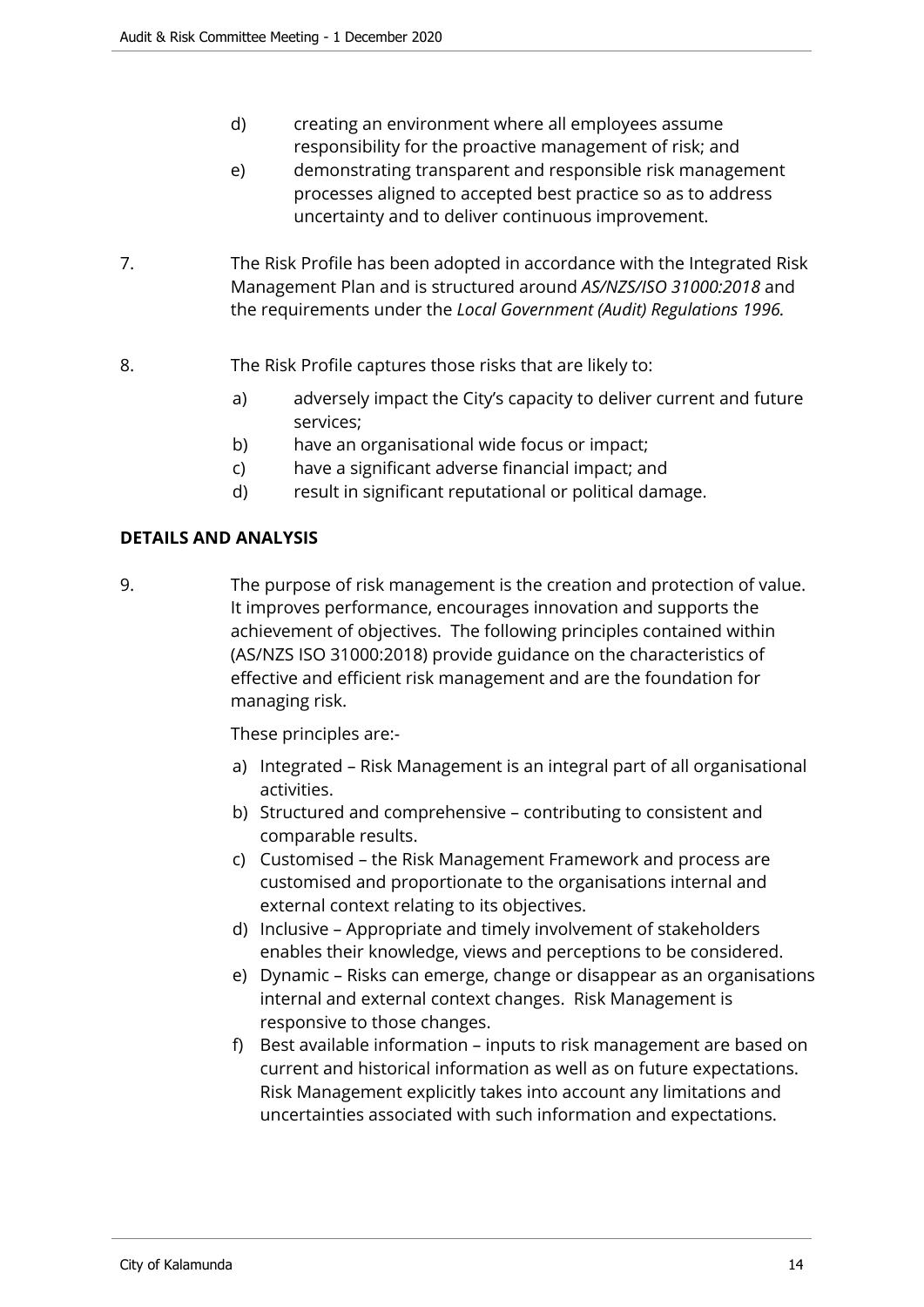- g) Human and cultural factors human behaviour and culture significantly influence all aspects of risk management at each level and stage.
- h) Continual improvement risk management is continually improved through learning and experience.
- 10. Risk management is a focal element of the City's strategy to promote accountability through good governance and robust business practices, contributing to maintaining a sustainable organisation focused on the effective management of resources and operations.
- 11. In recognising that risk management is integral to good business practices, Enterprise Risk Management is comprised of the following elements:
	- a) the City of Kalamunda's Risk Management Framework;
	- b) Risk Management Policy and Management Procedures;
	- c) Senior Management Team commitment to leading and championing risk management practices and thinking;
	- d) management systems to establish and report on the profile and treatment of risks; and
	- e) broad based training and awareness raising to enhance risk management understanding.
- 12. The City's Administration recently undertook a workshop to review and update the Strategic Risk Register. From the workshop, the Risk Profile was reviewed based on the top fourteen strategic risks likely to impact the City's ability to achieve its strategic objectives.
- 13. Following endorsement by Council, the Administration will adopt the revised risk ratings in the ongoing assessment and reporting of risks. The Strategic Risk Register was workshopped with Council in July 2020.
- 14. The City's Strategic Risk Register has been developed so as to:
	- a) identify any new risk events;
	- b) highlight risk trends between the current and previous years; and
	- c) identify priority treatment actions planned for the next 12 months.
- 15. The City's Risk Appetite is assessed against the main areas of risk consequence expressed with the Risk Management Plan.
- 16. The City's culture is focused on innovation and continuous improvement with a strong emphasis on enhancing service delivery, which may result in additional exposure to risk.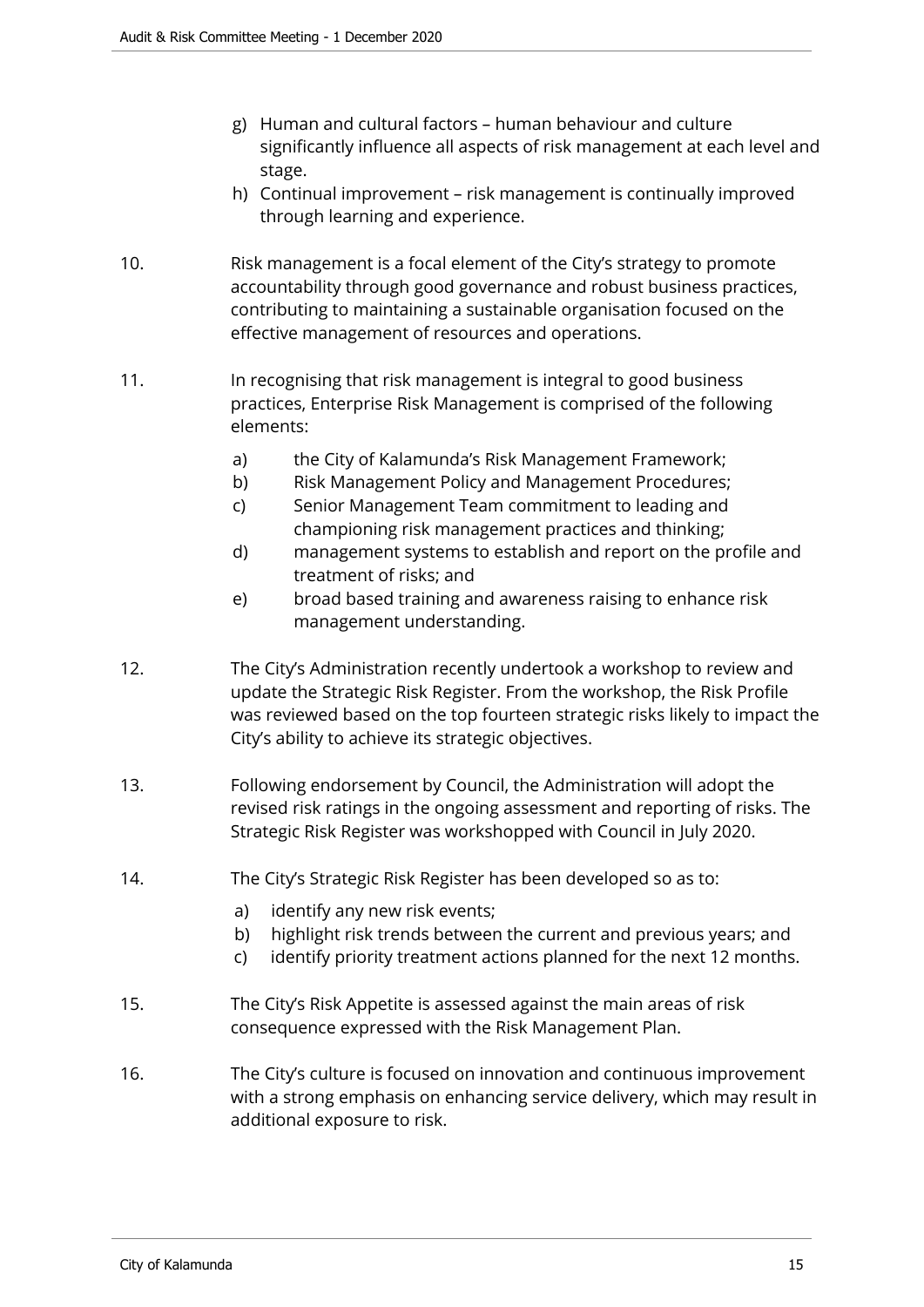17. The City's risk appetite is generally higher when it can be demonstrated that the benefits created through innovation out-weigh the associated costs.

## **APPLICABLE LAW**

18. *Local Government (Audit) Regulations 1996* (WA) Amendment.

Amendments to the *Local Government (Audit) Regulations 1996* came into effect on 8 February 2013. Specifically, Regulation 17 which states:

- *"17. CEO to review certain systems and procedures*
	- *(1) The CEO is to review the appropriateness and effectiveness of a local government's systems and procedures in relation to –* 
		- *(a) risk management; and*
		- *(b) internal control; and*
		- *(c) legislative compliance*
	- *(2) The review may relate to any or all of the matters referred to in sub regulation (1)(a), (b) and (c), but each of those matters is to be the subject of a review at least once every 2 calendar years.*
	- *(3) The CEO is to report to the audit committee the results of that review."*

In addition to the requirement for the CEO to prepare a report as outlined in Regulation 17, the Regulations also stipulate an additional responsibility for the Audit Committee as detailed in Regulation 16(c) which states the Audit Committee:

- *"(c) is to review a report given to it by the CEO under regulation 17(3) (the CEO's report) and is to –* 
	- *(i) report to the council the results of that review; and*
	- *(ii) give a copy of the CEO's report to the council."*

#### **APPLICABLE POLICY**

19. The City's Risk Profile has been developed in accordance with the Integrated Risk Management Plan and the City's Risk Management Policy (C-HR06).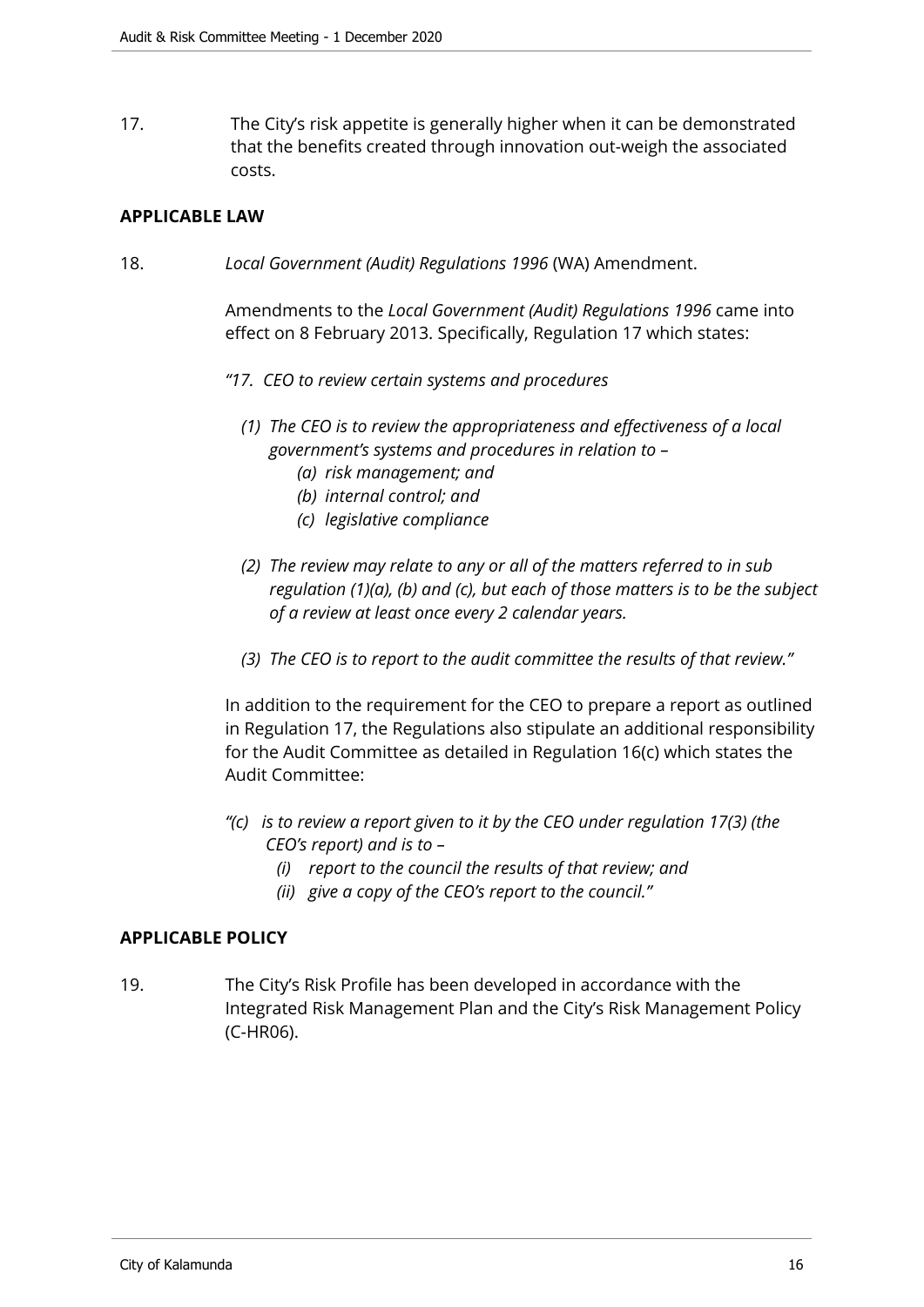# **STAKEHOLDER ENGAGEMENT**

20. The Risk Profile was developed following an assessment and review of the City's strategic risks. The Risk Profile was subsequently reviewed by the City's Administration and workshopped with Councillors.

# **FINANCIAL CONSIDERATIONS**

21. Nil.

#### **SUSTAINABILITY**

#### **Social Implications**

22. Nil.

## **Economic Implications**

23. Nil.

## **Environmental Implications**

24. Nil.

#### **RISK MANAGEMENT**

25. **Risk**: Without an effective enterprise risk management system, the City would not be fulfilling it its obligations of duty of care and due diligence as prescribed by the *Local Government Act 1995*. **Consequence Likelihood Rating** Possible Moderate Medium **Action/Strategy** Ensure the City has an enterprise risk management system in place that complies with Australian Standards and contains the following elements: a) Risk Appetite Statement; b) Risk Assessment based on the Risk Policy, Risk Management Plan, risk registers and established standard; and c) Risk Profile reviewed quarterly by the Administration and Council.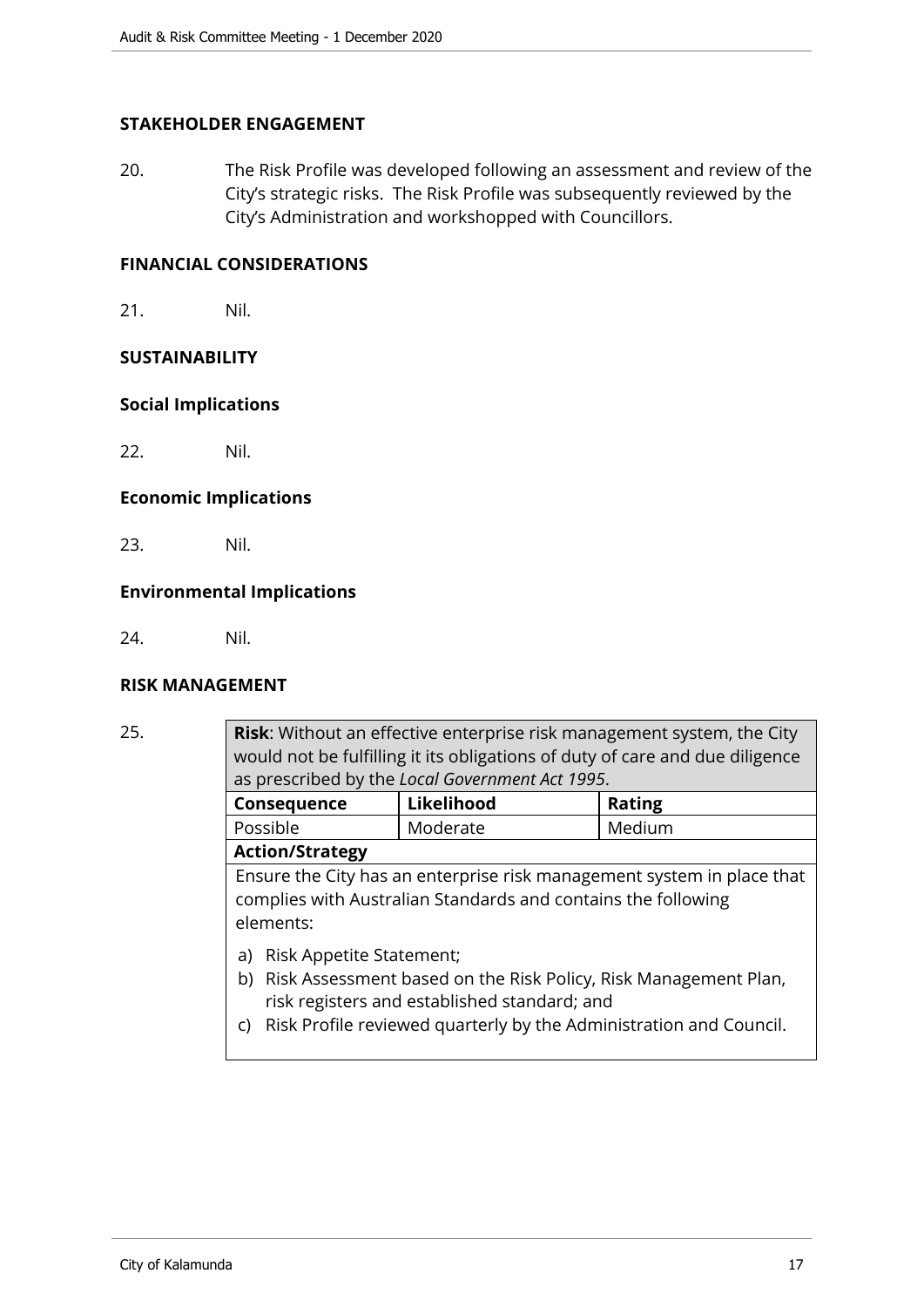**Risk**: The City fails to effectively manage risks impacting the delivery of objectives.

| Consequence                                                             | Likelihood | <b>Rating</b> |  |  |
|-------------------------------------------------------------------------|------------|---------------|--|--|
| Possible                                                                | Moderate   | Medium        |  |  |
| <b>Action/Strategy</b>                                                  |            |               |  |  |
| Ensure the City has an enterprise risk management system in place<br>a) |            |               |  |  |
| that complies with Australian Standards.                                |            |               |  |  |
| b) Undertake a review of the City's Risk Profile by the Administration  |            |               |  |  |

and Council on a regular basis.

## **CONCLUSION**

26. As a result of the review of the City's Risk Profile identifying the top fourteen risks the City is well placed to manage its risk (Attachment 1). The Officers recommend that the Committee endorse the revised Risk Profile, Strategic Risk Register, Risk Appetite Statement and the Integrated Risk Management Plan.

#### **Voting Requirements: Simple Majority**

## **COMMITTEE RECOMMENDATION TO COUNCIL**

That Council:

- 1. ENDORSE the Risk Profile (Attachment 1).
- 2. NOTES the Strategic Risk Register (Attachment 2).
- 3. NOTES the Risk Appetite Statement (Attachment 3).
- 4. ADOPTS the updated Integrated Risk Management Plan (Attachment 4).
- Moved: **Cr Dylan O'Connor**
- Seconded: **Cr John Giardina**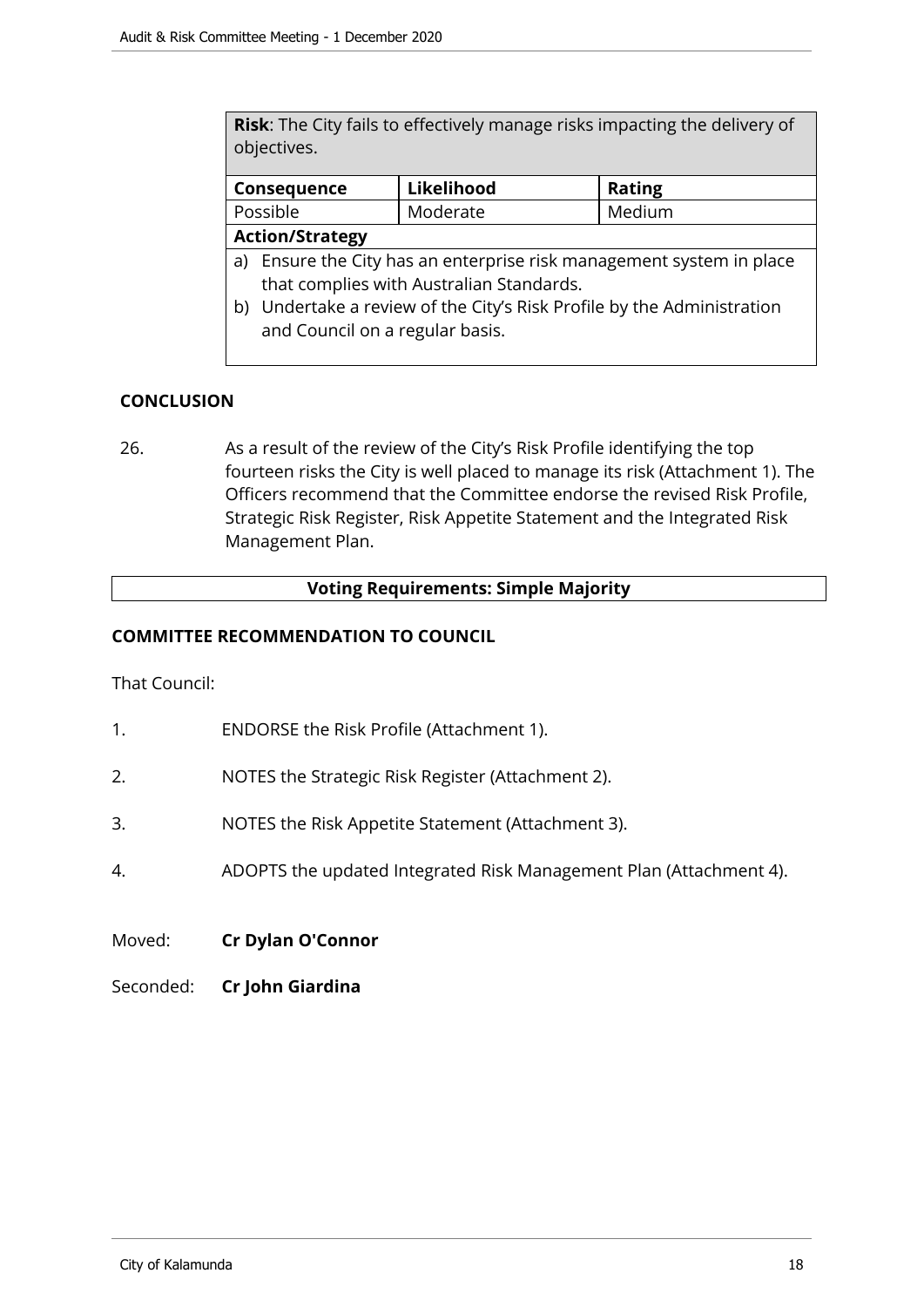Vote: For For Against Cr John Giardina Cr Janelle Sewell Cr Lesley Boyd Cr Geoff Stallard Cr Mary Cannon Cr Brooke O'Donnell Cr Sue Bilich Cr Lisa Cooper Cr Dylan O'Connor Cr Cameron Blair Cr Margaret Thomas Cr Kathy Ritchie

# **CARRIED (10/2)**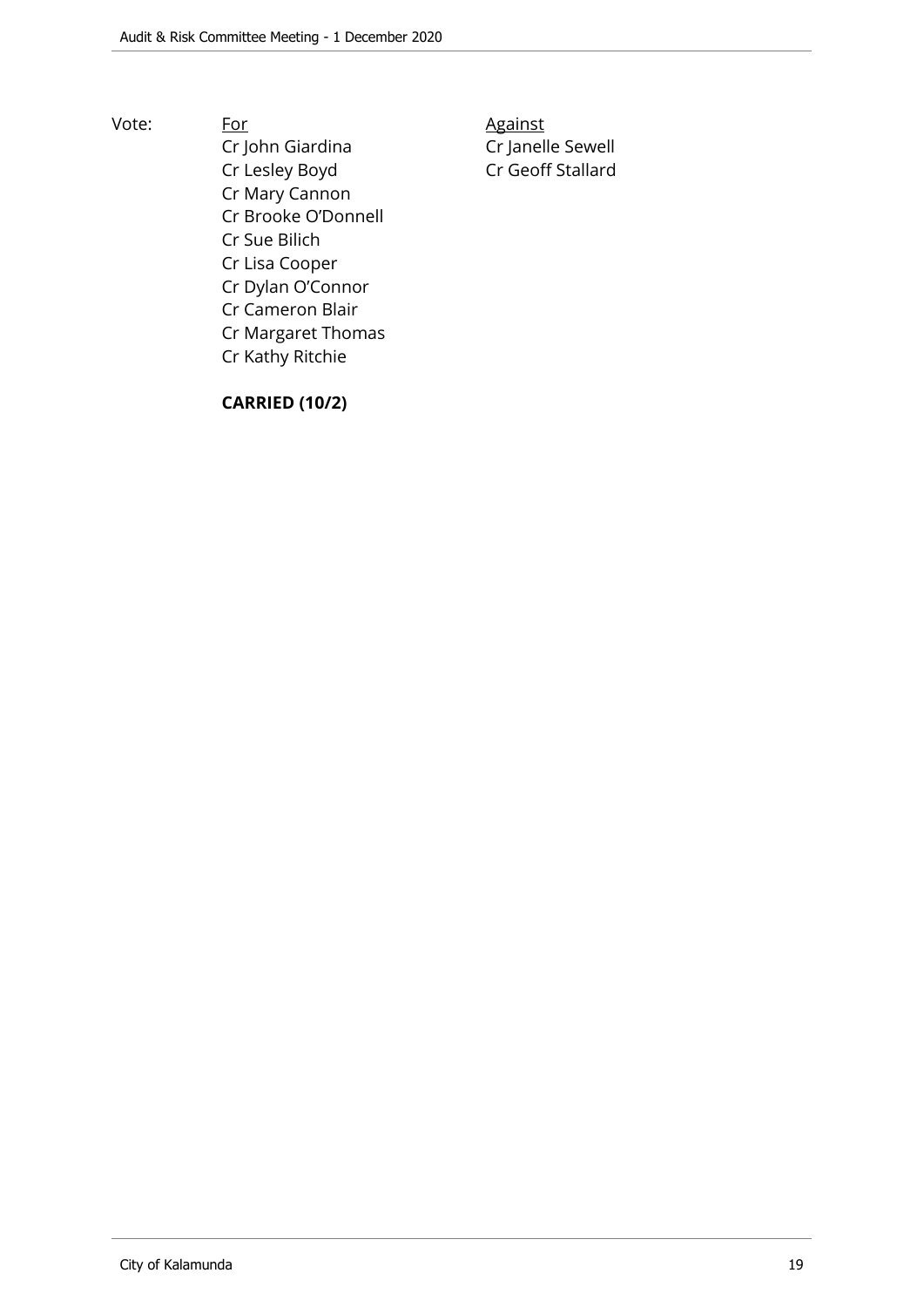# <span id="page-19-0"></span>**9.2. Chief Executive Officer Reports**

# <span id="page-19-1"></span>**9.2.1. Adoption of Annual Financial Report 2019/2020**

#### *Declaration of financial / conflict of interests to be recorded prior to dealing with each item.*

The Presiding Member welcomed Mr Suraj Karki and Mr Patrick Arulsingham, representing the Office of the Auditor General.

| Previous             | Nil.                    |                                                 |  |  |
|----------------------|-------------------------|-------------------------------------------------|--|--|
| Items                |                         |                                                 |  |  |
| Directorate          | Chief Executive Officer |                                                 |  |  |
| <b>Business Unit</b> |                         | Office of the Chief Executive Officer           |  |  |
| File Reference       |                         |                                                 |  |  |
| Applicant            | N/A                     |                                                 |  |  |
| Owner                | N/A                     |                                                 |  |  |
|                      |                         |                                                 |  |  |
| Attachments          | 1.                      | City of Kalamunda Draft Annual Financial Report |  |  |
|                      |                         | 2019-2020 [9.2.1.1 - 59 pages]                  |  |  |
|                      | 2.                      | Memo to the Minister [9.2.1.2 - 3 pages]        |  |  |
|                      |                         |                                                 |  |  |

# **TYPE OF REPORT**

| $\Box$ | Advocacy    | When Council is advocating on behalf of the community to<br>another level of government/body/agency                                                                                                                                                                                                                                                                                                                                     |
|--------|-------------|-----------------------------------------------------------------------------------------------------------------------------------------------------------------------------------------------------------------------------------------------------------------------------------------------------------------------------------------------------------------------------------------------------------------------------------------|
| $\Box$ | Executive   | When Council is undertaking its substantive role of direction<br>setting and oversight (eg accepting tenders, adopting plans<br>and budgets)                                                                                                                                                                                                                                                                                            |
| $\Box$ | Information | For Council to note                                                                                                                                                                                                                                                                                                                                                                                                                     |
|        | Legislative | Includes adopting Local Laws, Town Planning Schemes, and<br>Policies. When the Council determines a matter that directly<br>impacts a person's rights and interests where the principles of<br>natural justice apply. Examples include town planning<br>applications, building licenses, other permits or licenses<br>issued under other Legislation or matters that could be<br>subject to appeal to the State Administrative Tribunal |

#### **STRATEGIC PLANNING ALIGNMENT**

*Kalamunda Advancing Strategic Community Plan to 2027*

#### **Priority 4: Kalamunda Leads**

**Objective 4.1** - To provide leadership through transparent governance. *Strategy 4.1.1* - Provide good governance.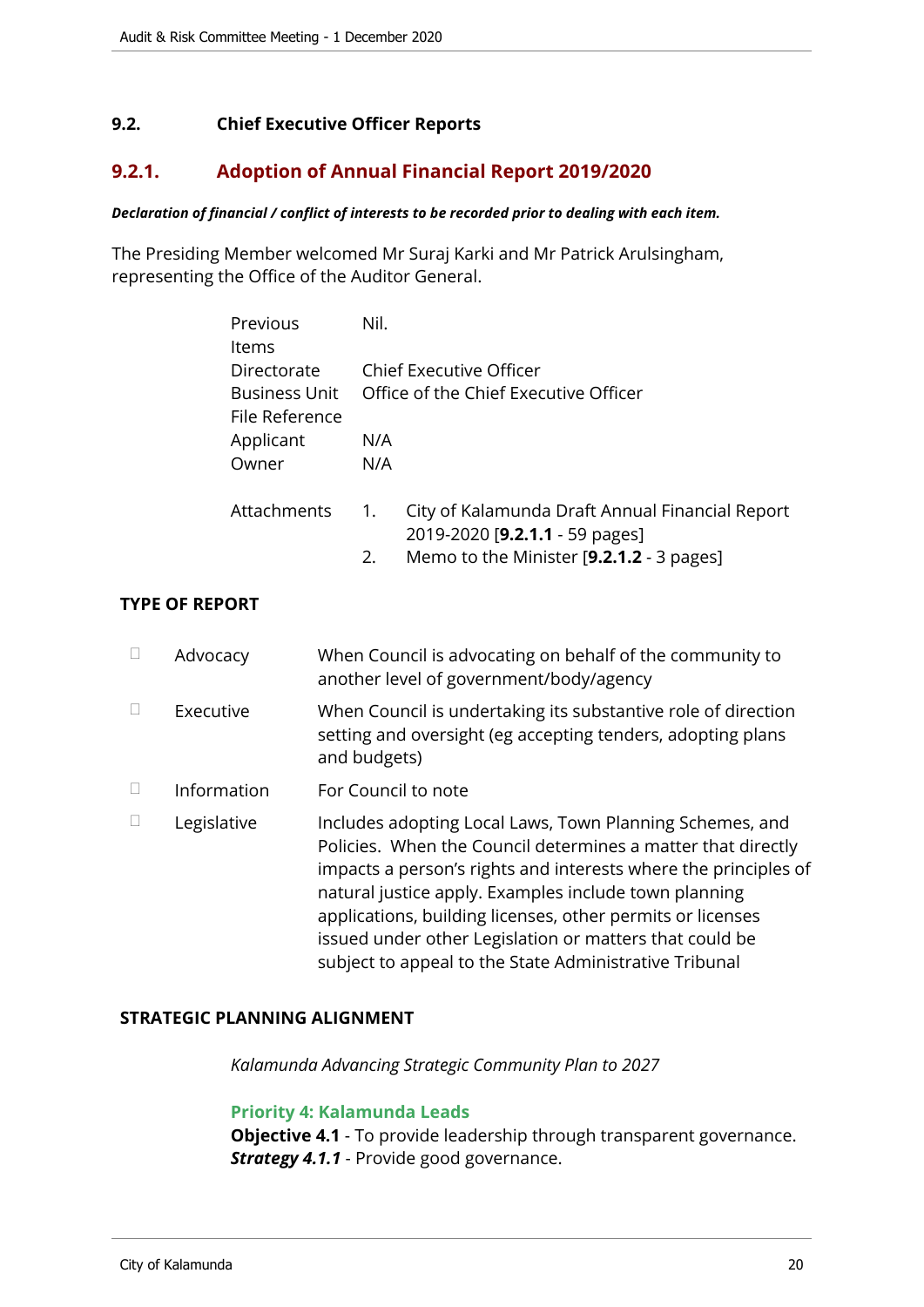# **EXECUTIVE SUMMARY**

- 1. The purpose of this report is to provide Council with the Audited Financial Report for the 2019/2020 Financial Year (Attachment 1) together with the memorandum prepared to address the significant adverse trend mentioned in the auditor's report. (Attachment 2).
- 2. The Audit of the Financial Report was undertaken by the Office of the Auditor General (OAG) who completed an audit of the report for the financial year ending 30 June 2020. The audit did not identify any material adverse findings. This is an exceptional outcome for the City.
- 3. The City achieved a Financial Health Indicator (FHI) of 75 for the 2019/2020 financial year. The FHI is a measurement of a local government's overall financial health. An FHI result of 70 and above indicates sound financial health.
- 4. It is recommended that the Council:
	- 1. ACCEPT the 2019/2020 Annual Financial Report (Attachment 1) according to *Section 6.4 of the Local Government Act 1995*.
	- 2. NOTE the content of the memorandum prepared to address the significant adverse trend mentioned in the auditor's report. (Attachment 2).

#### **BACKGROUND**

- 5. *Section 6.4 (1)* of the *Local Government Act 1995* (The Act) requires a local government to prepare an Annual Financial Report for each financial year and details what the Annual Financial Report is to contain.
- 6. *Section 6.4 (2)* of the Act requires a local government to submit by 30 September following each financial year, or as such time as the Minister allows, to its auditor –
	- a) The accounts of the local government balanced up to the last day of the preceding financial year; and
	- b) The annual financial report of the local government for the preceeding financial year.
- 7. *Section 7.12A (3)* of the Act requires the local government to examine the report of the auditor, under section 7.9 (1) and any other report prepared under section 7.9 (3) forwarded to it, and is to –
	- (a) Determine if any matters raised by the report or reports require action to be taken by the local government; and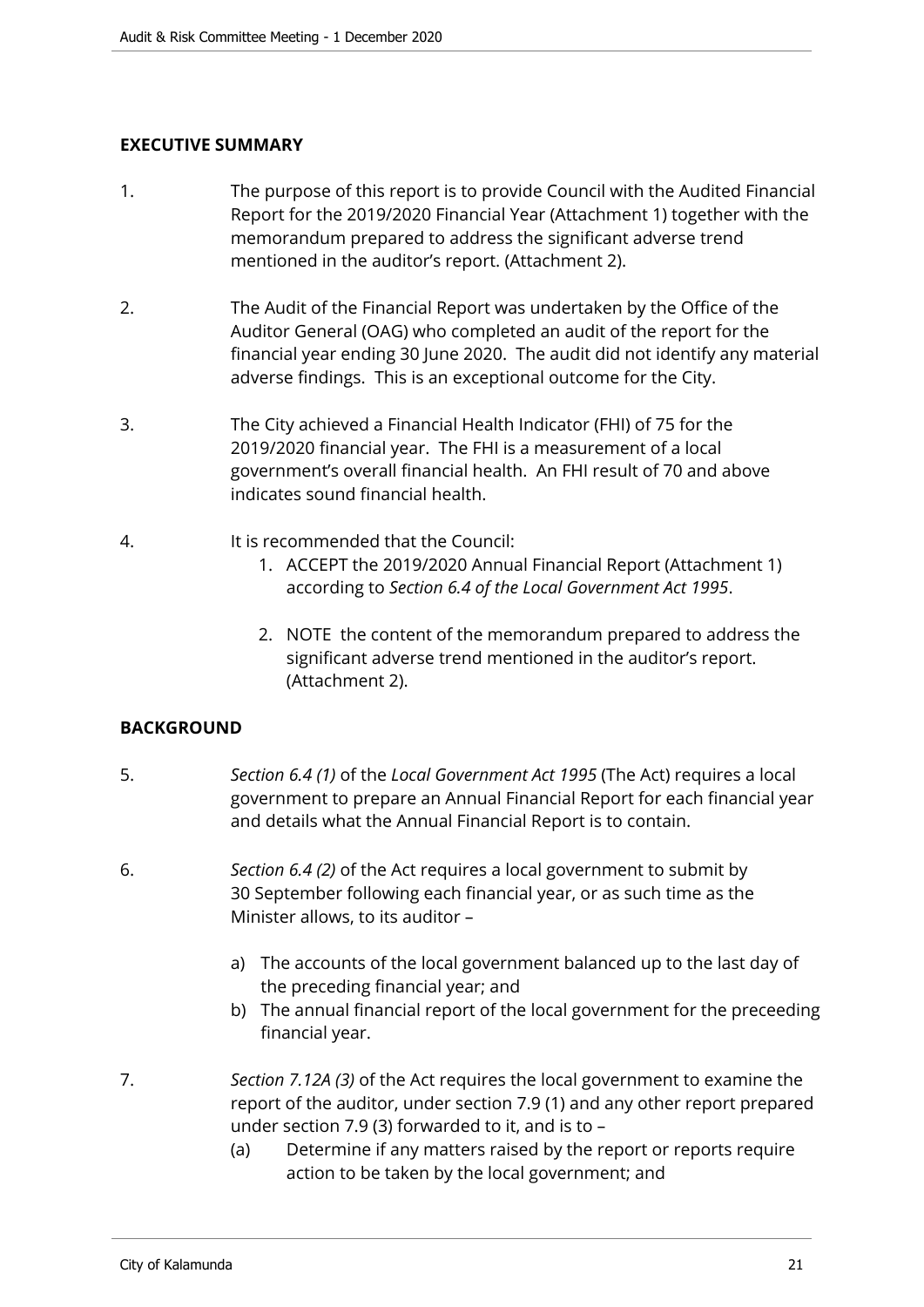- (b) Ensure that appropriate action is taken in respect of those matters.
- 8. *Section 7.12A (4)* of the Act requires the City to
	- a) Prepare a report on any actions under subsection (3) in respect of an audit conducted in respect of a financial year; and
	- b) Forward a copy of that report to the Minister, by the end of the next financial year, or six months after the last report prepared under section 7.9 is received by the local government, whichever is the latest time.
- 9. At the Special Council meeting held on 7 April 2020, the Council adopted the City's COVID-19 Financial Hardship policy, changes to budget 2019/2020, and recommendations on how to relieve some of the financial distress experienced by the community as a result of the current global situation.
- 10. The City continues to strengthen its financial position with a surplus of \$1.7 million for the year before non-cash adjustments flowing from the revaluation of certain non-current assets. The overall surplus as reported in the Rate Setting Statement amounted to \$6.6 million. The net assets of the City decreased by \$34 million to \$533 million mainly due to the asset revaluation loss incurred from Land and Building revaluations.

# **DETAILS AND ANALYSIS**

# **Annual Financial Report**

- 11. The 2019/2020 Annual Financial Report is presented for Council's acceptance and compared with the results of 2018/2019.
- 12. The COVID-19 pandemic was underway for the last few months of the financial year. Despite this, the City continued to deliver on key strategies adopted by the Council and maintained high levels of services across all programs.

#### **Comprehensive Income Statement**

- 13. a) In comparison with 2018/2019, revenue increased by 7% or \$4.2 million.
	- i. Rates rose by \$0.4 million predominately due to rates on new properties.
	- ii. Contributions, reimbursements, and donations increased by \$4.3 million mainly due to the contribution received from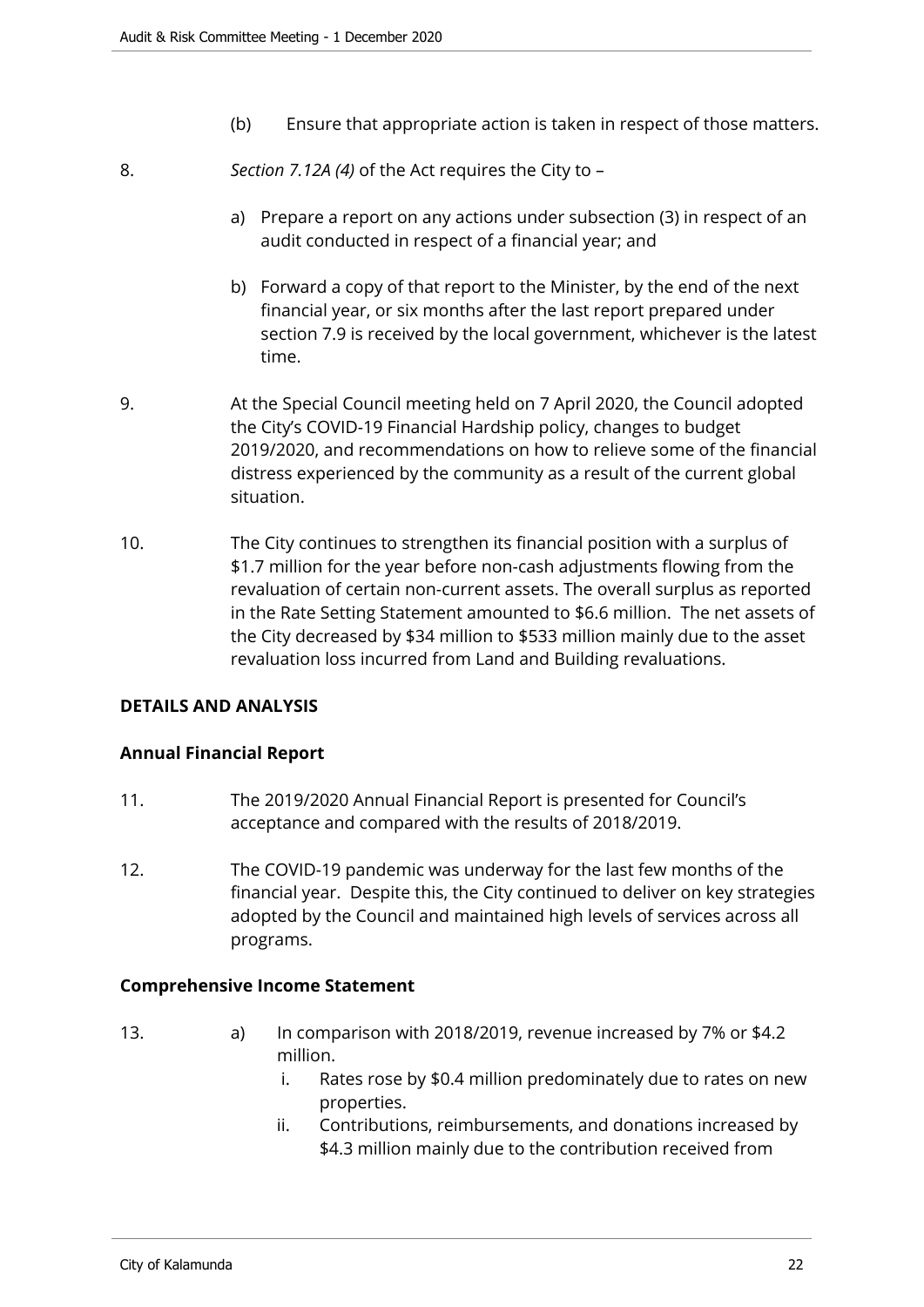Eastern Metropolitan Regional Council (EMRC) for the Food organics and Green organics project.

- iii. Operating grants and subsidies decreased by \$0.2 million mainly due to the decrease in financial assistance grants received for 2019/2020.
- iv. Fees and Charges decreased by \$0.06 million. This is an aggregate result of minor variances in individual fee categories.
- v. Interest earnings decreased by \$0.2 million. This is primarily due to the lower interest rates offered in the market during the latter part of the year.
- b) Operating expenditure increased by 6% or \$3.4 million compared to 2018/2019.
	- i. Employment costs were decreased by \$0.1 million. This is primarily due to vacant positions and the aggregate result of minor variances in various business units.
	- ii. Materials and Contracts increased by \$2 million. This is mainly attributed to;
		- Recognition of transfer of ownership for library books from State library on 30 June 2020 - \$0.6 million
		- Increase in waste collection costs by \$0.4 million.
	- iii. Depreciation expense was increased by \$0.3 million. This is mainly due to the higher depreciation resulting from the revaluation surplus of \$198 million in the infrastructure assets category as of 1 July 2019.
	- iv. Other expenditure was increased by \$1.2 million. The increase was mainly due to the CELL 9 land acquisition costs for road projects. The amounts paid for CELL 9 infrastructure works are reimbursed by the CELL 9 trust account.
- c) Non-operating grants increased by \$1.8 million primarily as a result of the grant funding received for the construction of the Kalamunda Community Centre.
- d) Loss on disposal of assets increased by \$1.6 million. The increase in loss was largely due to the disposal of the Peter Anderton building. The City entered into a peppercorn lease agreement with the Department of Health to give access to the building. The building was written-off from the City's assets as the remaining lease agreement period was less than 12 months.
- e) The revaluation of land and building assets has resulted in a \$32 million decrease in the revaluation surplus in other comprehensive income.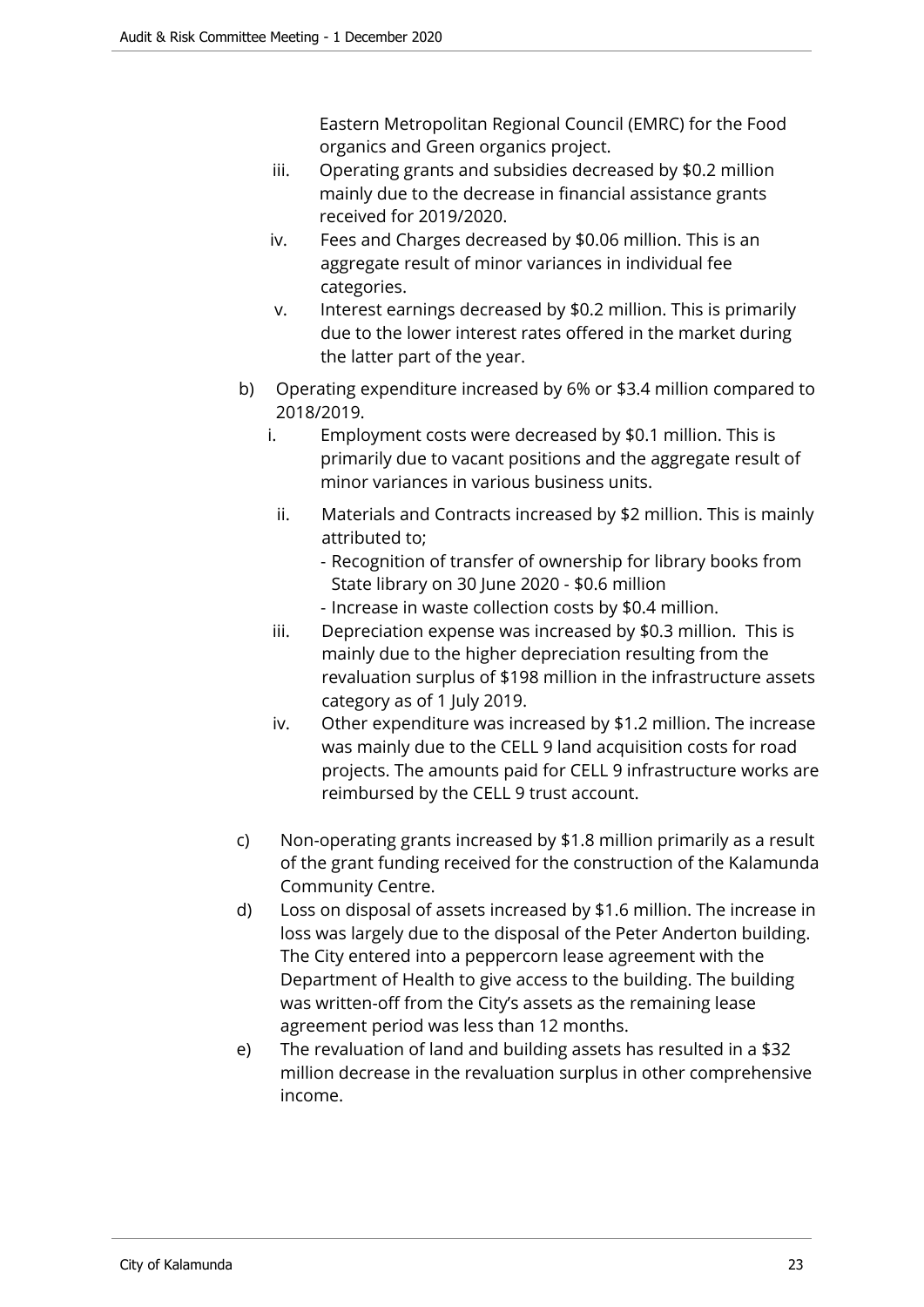# **Statement of Financial Position**

- 14. **a**) Cash increased by \$3.5 million due mainly to an increased level of contributions, capital grants, and improved efficiency in debt collection.
	- b) The value of the investment in the EMRC decreased by \$2.2 million due to the decrease in the share of net assets in EMRC. In 2019/2020 EMRC initiated a distribution process to its member Councils in form of dividends and contribution to the food organics and green organics project. This distribution resulted in a decrease in net assets of EMRC.
	- c) The value of the Property, Plant & Equipment and Infrastructure decreased by \$29 million mainly due to the land and building revaluation loss.
	- d) Current leave provisions increased by \$0.5 million. The variance is predominantly due to the increase in the current portion of the long service leave liability as more employees become eligible based on the calculation criteria.
	- e) Borrowings increased by \$3 million. During 2019/2020 the City borrowed \$3.7 million in new loans as planned in the original budget for 2019/2020.
	- f) In Equity, the retained surplus increased with the net result for the year of \$0.6 million. The revaluation surplus decreased by \$32 million due to the revaluation loss in land and building categories.

# **Statement of Cash Flows**

- 15. a) Operating Activities produced \$9.6 million as compared to \$9.1 million in 2019.
	- b) A total of \$17.7 million was invested in capital works during the year.

# **Audit Report**

- 16. The Auditors, (OAG), conducted the fieldwork in May and October 2020 and issued their report in November 2020. The audit certificate is provided on pages 57 to 59 of the Annual Financial Report.
- 17. The Auditors did not identify any significant financial control issues during the financial audit 2019/2020 and did not issue a management letter. This is an exceptional result for the City.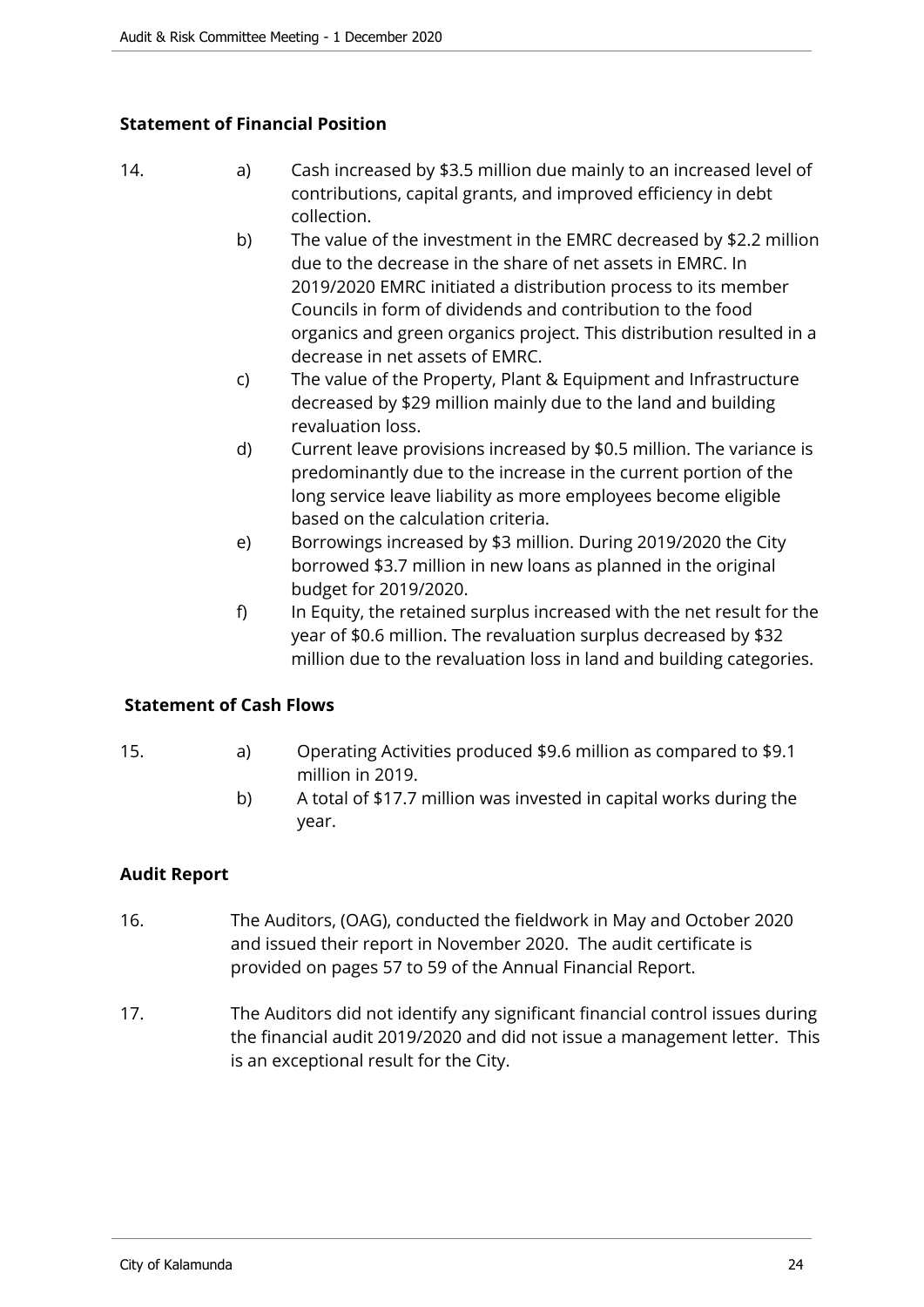| <b>Financial Ratios</b>           | 2020   | 2019   | <b>Standard</b> |
|-----------------------------------|--------|--------|-----------------|
|                                   |        |        |                 |
| Current ratio                     | 1.54   | 1.30   | 1.00            |
| Asset consumption ratio           | 0.96   | 0.97   | 0.50            |
| Asset renewal funding ratio       | 0.95   | 0.95   | 0.75            |
| Asset sustainability ratio        | 0.91   | 0.67   | 0.90            |
| Debt service cover ratio          | 6.36   | 9.58   | 2.00            |
| Operating surplus ratio           | (0.10) | (0.04) | 0.01            |
| Own source revenue coverage ratio | 0.90   | 0.90   | 0.60            |

# 18. A summary of the key financial indicators is given below.

The City achieved a Financial Health Indicator (FHI) of 75 for the 2019/2020 financial year. The FHI is a measurement of a local government's overall financial health. It is calculated from the seven financial ratios that local governments are required to calculate annually. An FHI result of 70 and above indicates sound financial health.

19. OAG has mentioned in their audit report under section "Report on Other Legal and Regulatory requirements" that the City indicates a significant adverse trend for the Operating Surplus ratio.

> The Operating Surplus Ration is essentially a measure of the local government's ability to cover its operational costs and have revenues available to fund capital and other purposes. It is calculated as follows:

| <b>Operating Surplus Ratio</b>    |                                                                                                                                                                 |  |  |  |
|-----------------------------------|-----------------------------------------------------------------------------------------------------------------------------------------------------------------|--|--|--|
| Operating                         | (Operating Revenue MINUS Operating Expense)                                                                                                                     |  |  |  |
| Surplus Ratio =                   | <b>Own Source Operating Revenue</b>                                                                                                                             |  |  |  |
| Purpose:                          | This ratio is a measure of a local government's ability to cover its<br>operational costs and have revenues available for capital funding<br>or other purposes. |  |  |  |
| Standards:                        | <b>Basic</b> Standard between 1% and 15% (0.01 and 0.15)<br>Advanced Standard $> 15\%$ ( $> 0.15$ ).                                                            |  |  |  |
| <b>Definitions:</b>               |                                                                                                                                                                 |  |  |  |
| 'Operating<br>Revenue'            | Means the revenue that is operating revenue for the purposes of<br>the AAS, excluding grants and contributions for the development or<br>acquisition of assets. |  |  |  |
| 'Operating<br>Expense'            | Means the expense that is operating expense for the purposes of<br>the AAS.                                                                                     |  |  |  |
| 'Own Source<br>Operating Revenue' | Means revenue from rates and service charges, fees and user charges,<br>reimbursements and recoveries *, interest income and profit on disposal<br>of assets.   |  |  |  |

The Operating Surplus ratio is below the standard ratio prescribed by the Department of Local Government, Sport, and Cultural Industries due to the significant non-cash adjustments to the operating results of the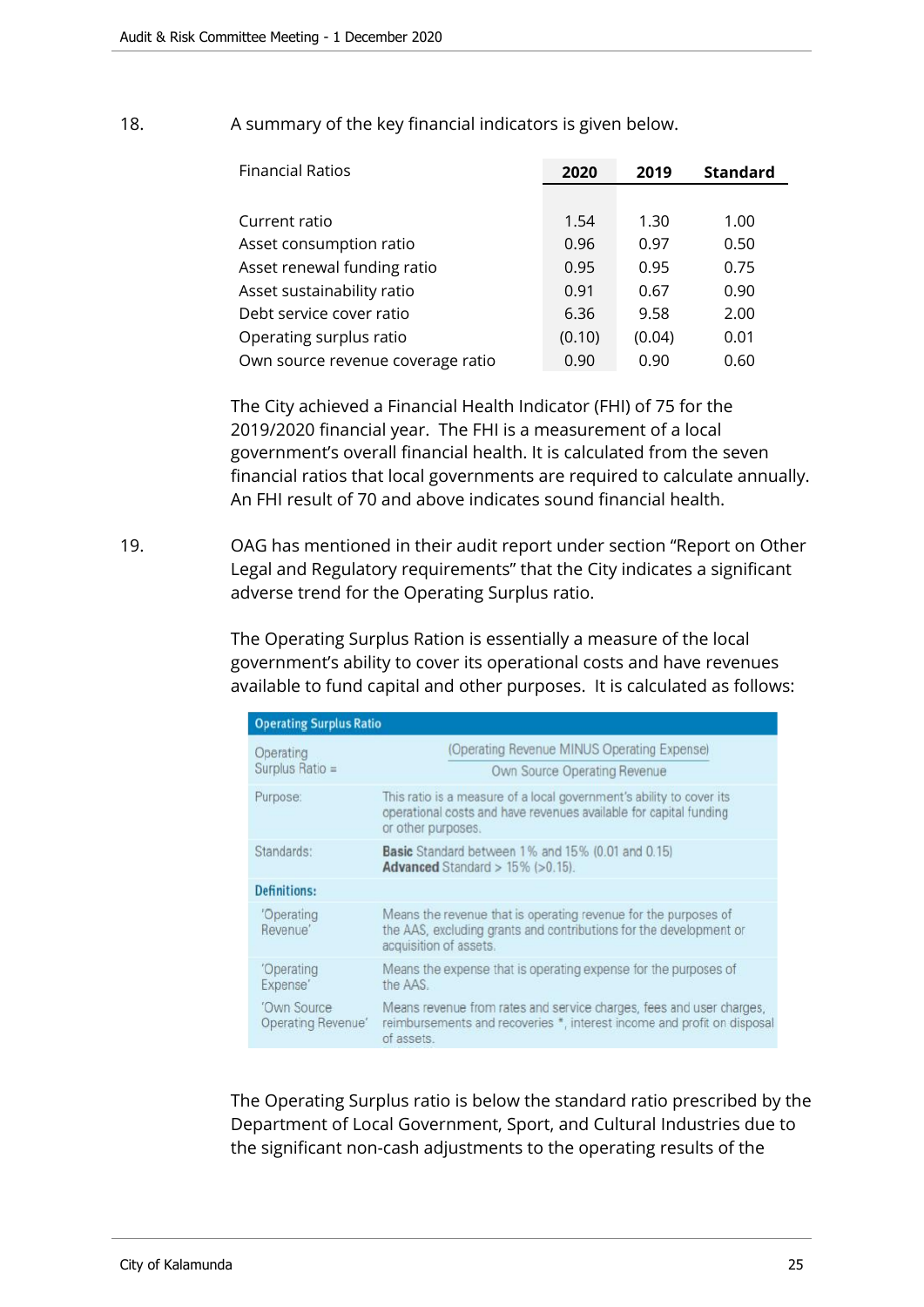City. A memorandum addressing the significant adverse trend is attached (Attachment 2).

The administration to present to the Councillors at the strategic retreat early in 2021 on financial strategies for consideration and approval. Options to address the adverse trend of one of the six ratios being the operating surplus ratio:

- a. Undertake a review of all operating expenditure services and assets that could reduce expenditure levels;
- b. Identify opportunities and issues associated with increasing revenues through rates, fees and charges or exploring new revenue increasing opportunities;
- c. Undertake a review of depreciation rates;
- d. Identify the risk appetite of Council to either accept the adverse trend of this ratio or to address the trend by decreasing operational expenditure or increasing revenue streams.

The agreed strategies will then be incorporated into the preparation of the annual budget for 2020/2022 and the Long-term Financial Plan.

- 20. Reserves have decreased by \$2.7 million over the year. This reduction is mainly attributable to the decrease in amounts transferred to the unexpended capital works and specific purpose grants reserve. The City observed a reduction in capital works carry-forwards for 2020/2021 during the original budget process 2020/2021.
- 21. The City's reserves will continue to be closely monitored to ensure the long-term financial sustainability of the City.

# **APPLICABLE LAW**

- 22. Sections 6.4, 7.9, 7.12A of the *Local Government Act 1995*.
- 23. Regulation 51 of the Local Government *(Financial Management) Regulations 1996.*

#### **APPLICABLE POLICY**

24. There are no policy implications.

# **STAKEHOLDER ENGAGEMENT**

25. The City worked closely with the Auditors and Executives were briefed on the findings associated with the Annual Financial Report for 2019/2020.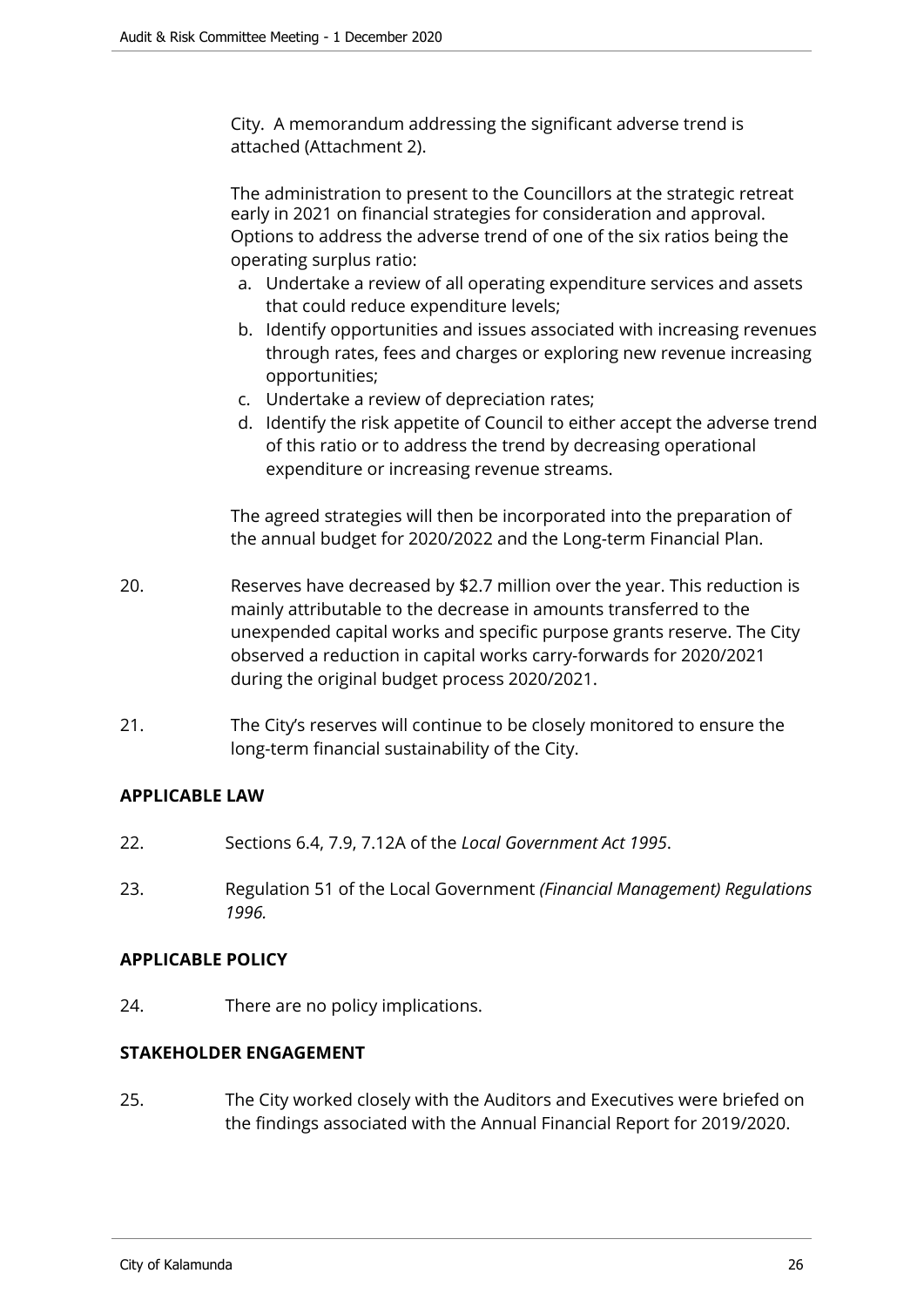26. Although no community engagement consultation is required in the preparation of the Annual Financial Report, Section 5.55 of the Act requires that the Chief Executive Officer give local public notice of the availability of the Annual Report as soon as practicable following acceptance of the Annual Report by the local government. The Annual Financial Report forms one component of the Annual Report.

# **FINANCIAL CONSIDERATIONS**

27. The 2019/2020 Budget includes provision for the cost of having the accounts and the Annual Financial Report audited by an externally appointed registered auditor.

## **SUSTAINABILITY**

## **Social Implications**

28. Nil.

## **Economic Implications**

29. Nil.

# **Environmental Implications**

30. Nil.

#### **RISK MANAGEMENT**

| 31. |                                                   | <b>Risk:</b> Audit Certificate is qualified by the external auditor |               |  |  |  |
|-----|---------------------------------------------------|---------------------------------------------------------------------|---------------|--|--|--|
|     | Consequence                                       | Likelihood                                                          | <b>Rating</b> |  |  |  |
|     | Unlikely                                          | Moderate                                                            | Low           |  |  |  |
|     | <b>Action/Strategy</b>                            |                                                                     |               |  |  |  |
|     | Employ qualified suitably skilled staff.          |                                                                     |               |  |  |  |
|     | Maintain controls and compliance with the policy. |                                                                     |               |  |  |  |
|     | Ensure an effective internal audit program.       |                                                                     |               |  |  |  |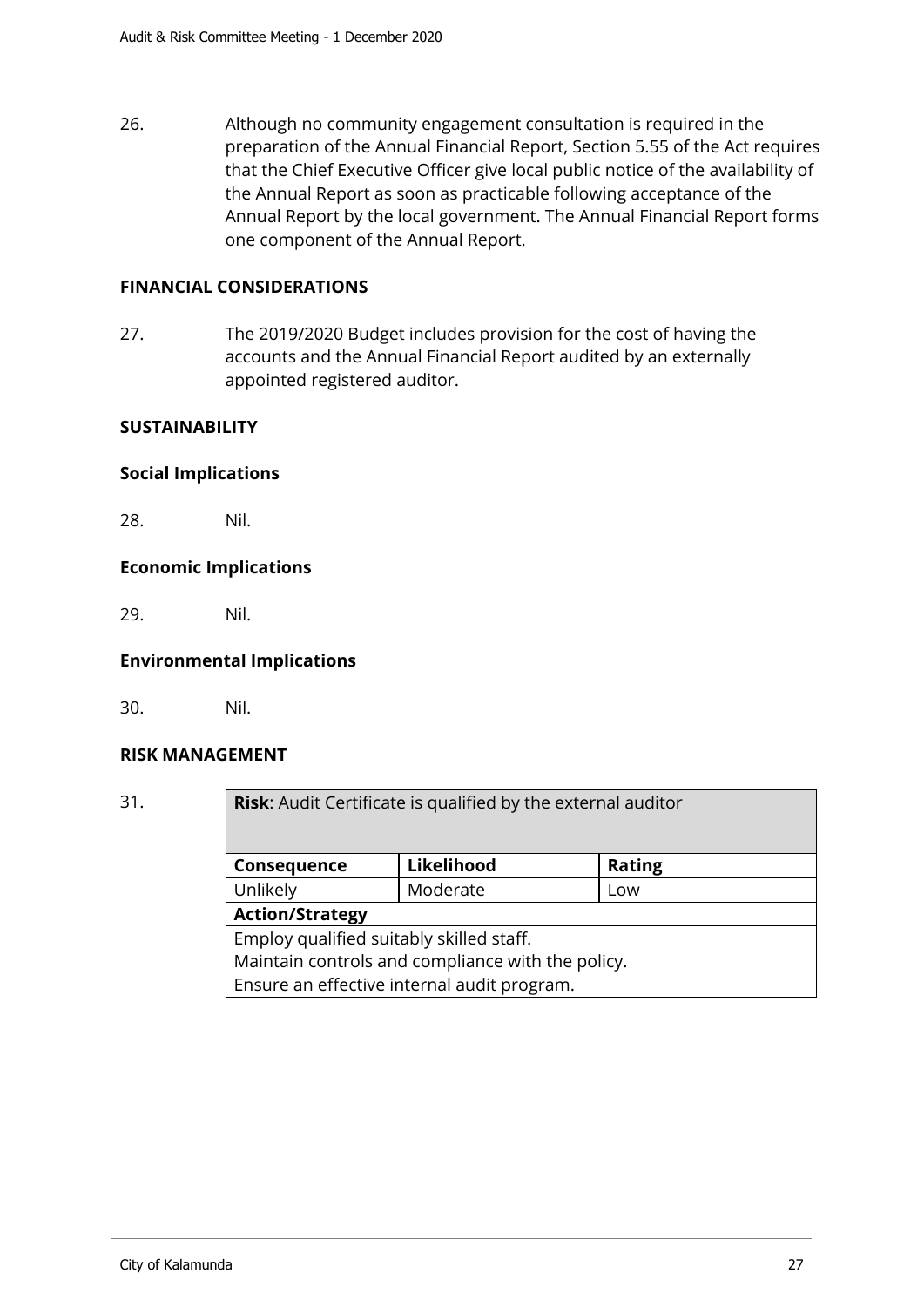**Risk**: Failure to lodge the Annual Financial Report with the Local Government Department within the required timeframe.

| Consequence                                                                                                        | Likelihood | <b>Rating</b> |  |  |  |
|--------------------------------------------------------------------------------------------------------------------|------------|---------------|--|--|--|
| Rare                                                                                                               | Moderate   | Low           |  |  |  |
| <b>Action/Strategy</b>                                                                                             |            |               |  |  |  |
| Lodge the report with the Department of Local Government within 30<br>days of the signing of the auditor's report. |            |               |  |  |  |

# **CONCLUSION**

- 32. The 2019/2020 Annual Financial Report includes:
	- a) Statement by the Chief Executive Officer
	- b) Statement of Comprehensive Income by Nature and Type
	- c) Statement of Comprehensive Income by Program
	- d) Statement on Financial Position
	- e) Statement of Changes in Equity
	- f) Statement of Cash Flows.
	- g) Rate Setting Statement
	- h) Notes to and forming part of the Financial Report
	- i) Independent Auditor's Report
- 33. A significant outcome is that the Audit Report did not identify any matters of a material nature affecting the City's operations.
- 34. Regulation 51 of the *Local Government (Financial Management) Regulations 1996* requires the Chief Executive Officer to provide a copy of the Annual Financial Report to the Department of Local Government, Sport, and Cultural Industries within 30 days of the receipt of the auditor's report on that financial report. The report was signed on 24 November 2020 and will be provided to the Department within the required timeframe of 30 days.
- 35. The COVID-19 pandemic was underway for the last few months of the financial year. Despite this, the City continued to deliver on key strategies adopted by the Council and maintained high levels of services across all programs.
- 36. The City achieved a Financial Health Indicator (FHI) of 75 for the 2019/2020 financial year. The FHI is a measurement of a local government's overall financial health. An FHI result of 70 and above indicates sound financial health.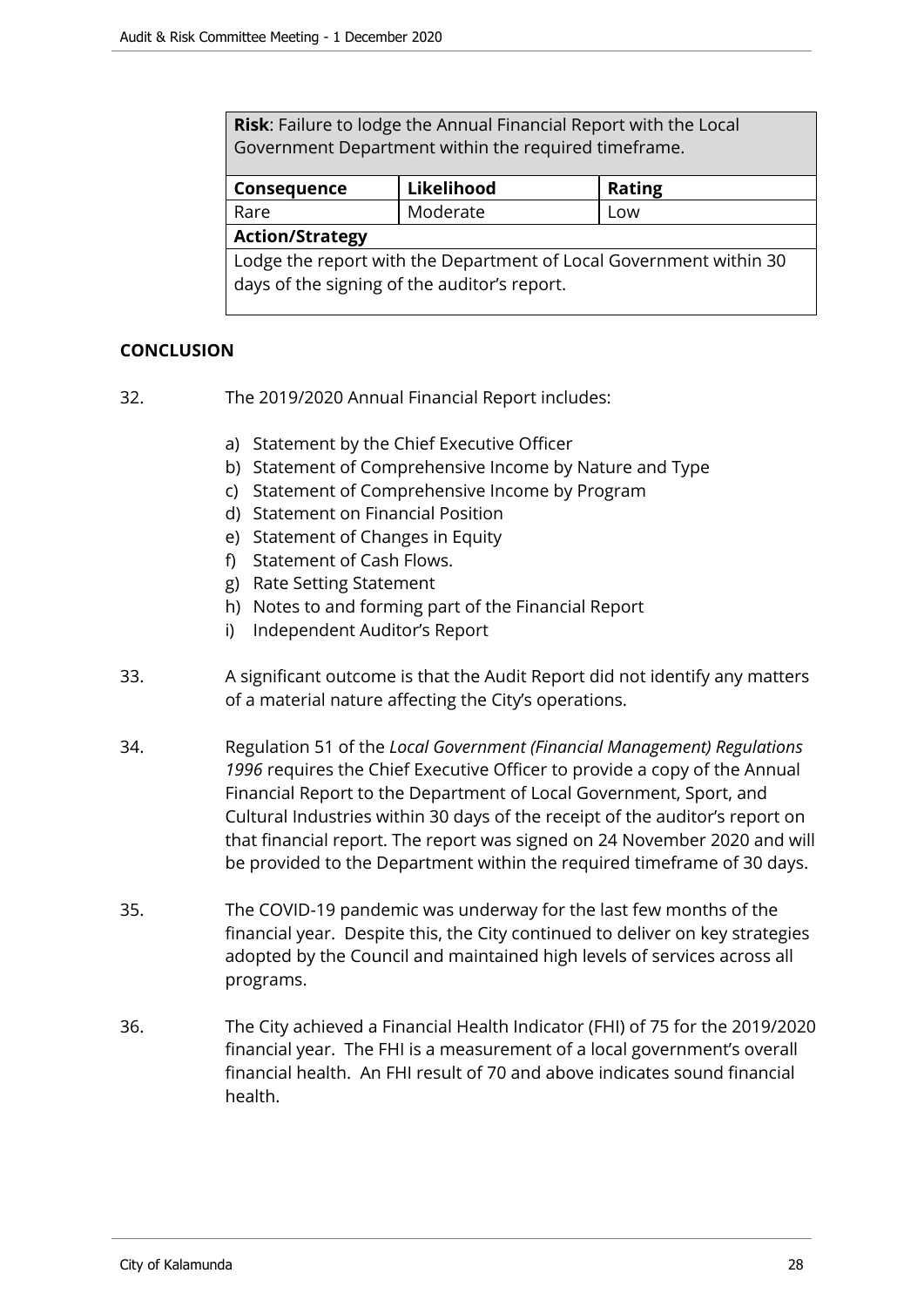# **Voting Requirements: Simple Majority**

#### **COMMITTEE RECOMMENDATION TO COUNCIL**

That Council:

- 1. ACCEPT the 2019/2020 Annual Financial Report (Attachment 1) according to Section 6.4 of the *Local Government Act 1995*.
- 2. NOTE the content of the memorandum prepared to address the significant adverse trend mentioned in the auditor's report. (Attachment 2).
- Moved: **Cr Margaret Thomas**
- Seconded: **Cr Geoff Stallard**
- Vote: **CARRIED UNANIMOUSLY (12/0)**